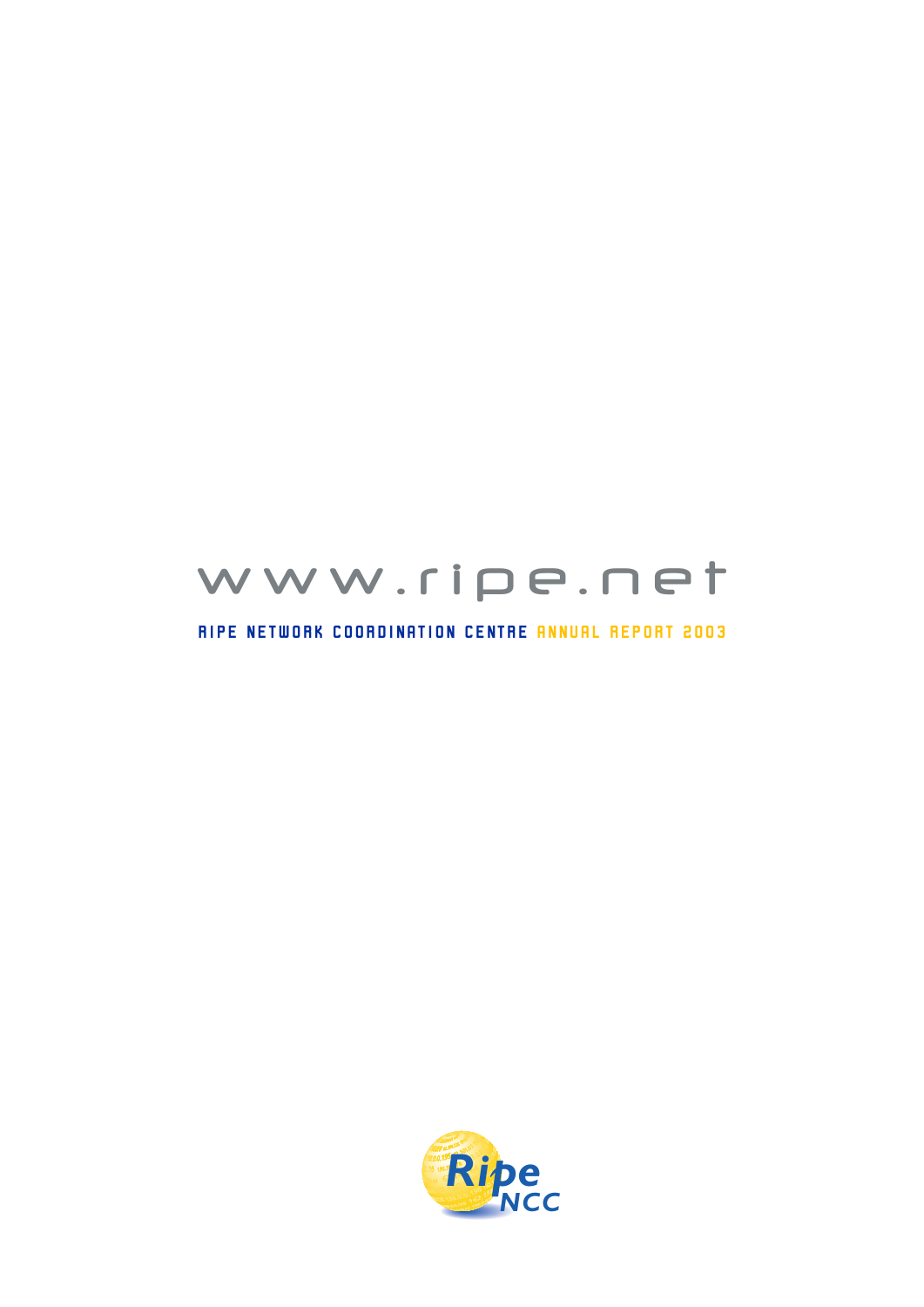### Table of Contents

|     | 1.0 Foreword |                                                              | p3  |
|-----|--------------|--------------------------------------------------------------|-----|
|     |              | 2.0 Summary and Outlook                                      | p4  |
|     |              | 3.0 What is the RIPE NCC: Role and Structure                 | p6  |
|     |              | 4.0 Membership Report                                        | p8  |
|     |              | 5.0 Services and Projects                                    | p9  |
|     | 5.1          | <b>Registration Services</b>                                 | p9  |
|     |              | 5.2 Membership Liaison                                       | p13 |
|     |              | 5.3 Database Services                                        | p13 |
|     |              | 5.4 DNS Services                                             | p16 |
|     |              | 5.5 Test Traffic Measurements                                | p17 |
|     |              | 5.6 Routing Information Service                              | p18 |
|     |              | 5.7 Deployment of Internet Security<br>Infrastructure (DISI) | p19 |
|     |              | 5.8 DNS Monitoring                                           | p20 |
|     |              | 5.9 ENUM                                                     | p20 |
| 6.0 | <b>RIPE</b>  |                                                              | p21 |
|     |              |                                                              |     |
|     |              | 7.0 RIPE NCC in the Internet Industry                        | p22 |
|     |              | 8.0 Financial Report 2003                                    | p24 |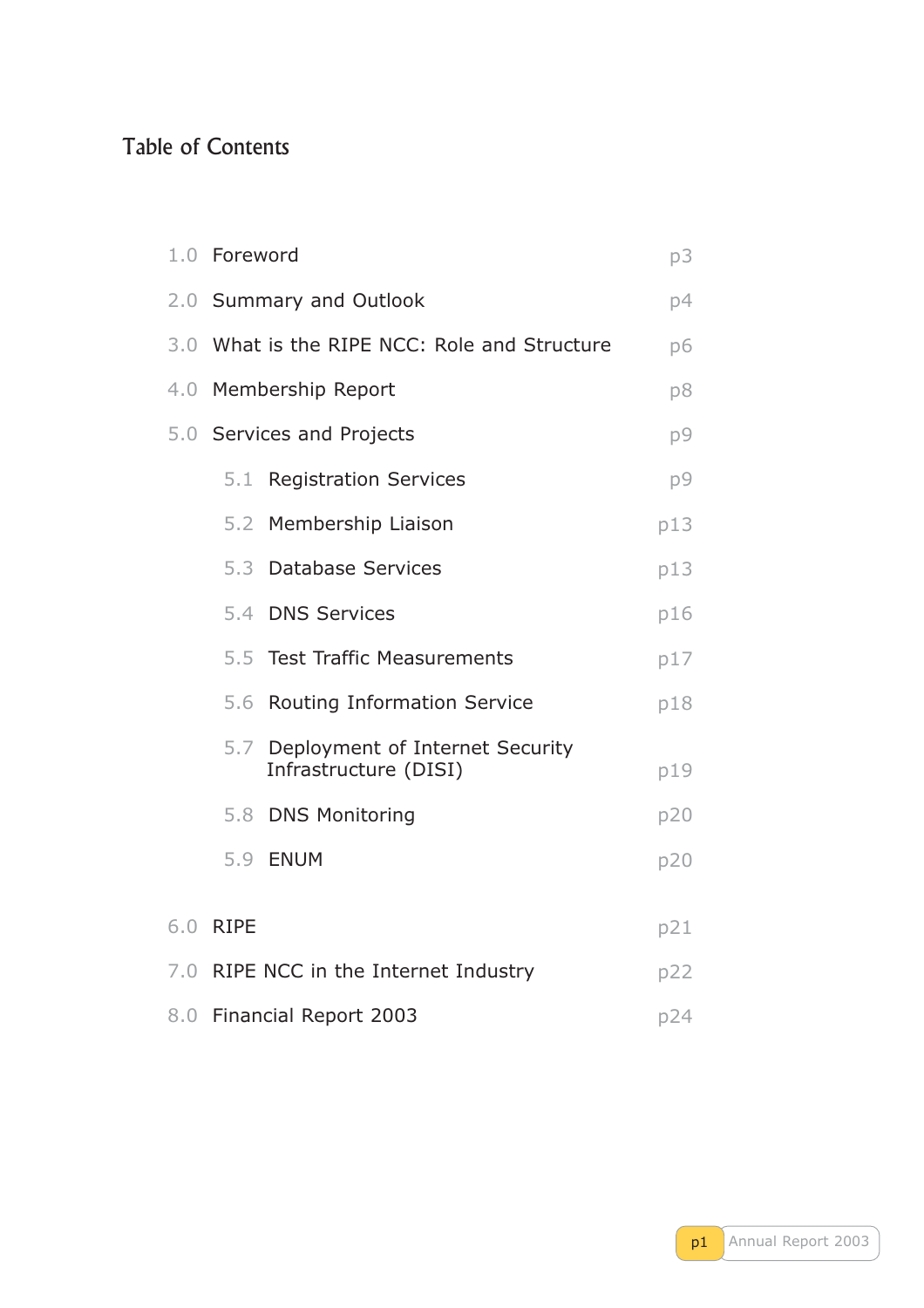RIPE Network Coordination Centre P.O. Box 10096 1001 EB Amsterdam The Netherlands

Phone: +31 20 535 4444 Fax: +31 20 535 4445

© RIPE NCC All rights reserved.

Cover Design: De Case Layout: The RIPE NCC Photography: Chris van Houts

The RIPE NCC Annual Report 2003 can also be found at: http://www.ripe.net/annual-report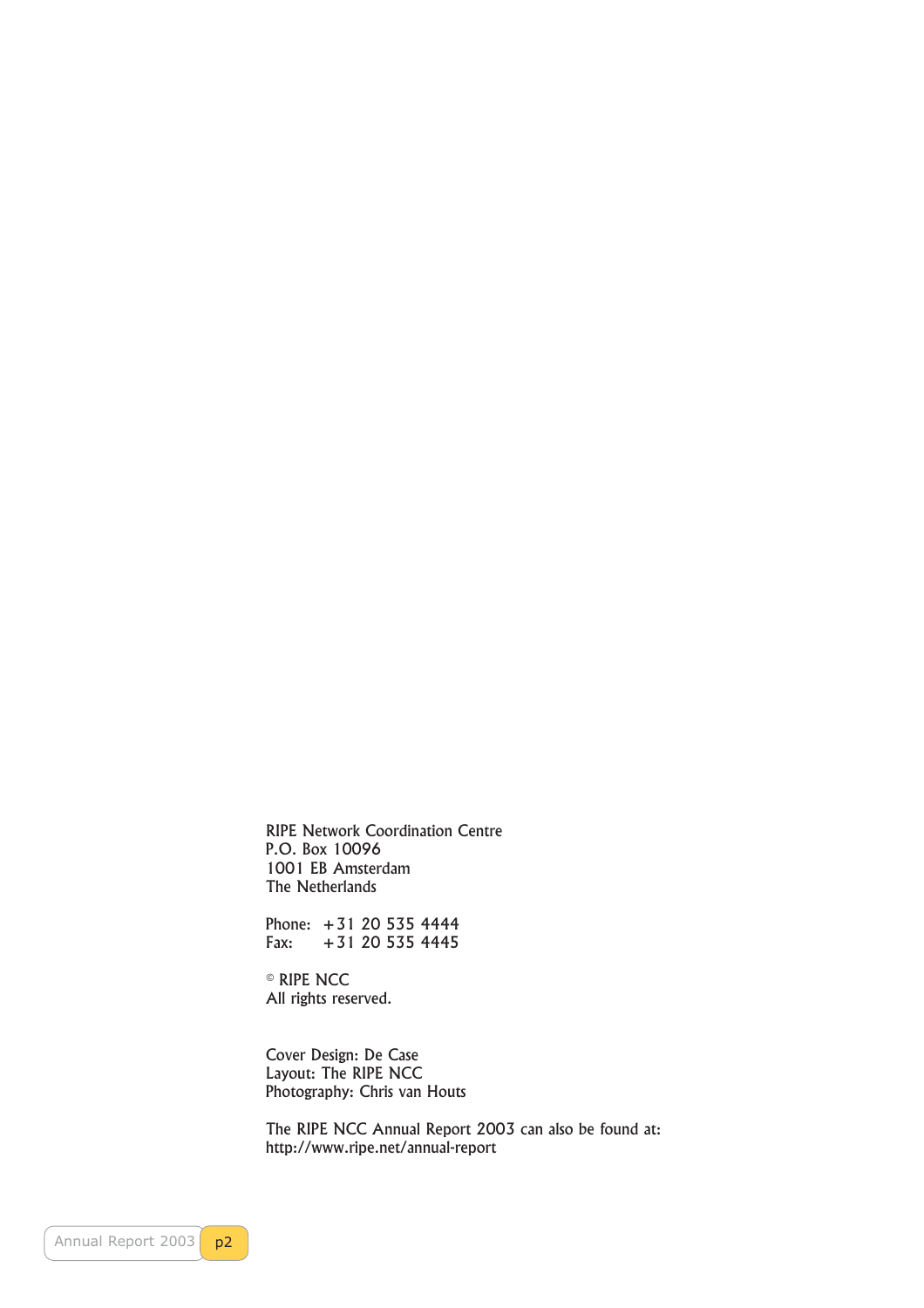## <span id="page-3-0"></span>1.0 Foreword

Formed in April 1992 by the RIPE community, the RIPE NCC was initially set up to operate as a neutral and impartial organisation capable of supporting the technical co-ordination needs of organisations involved in IP networking. Once it became clear that there was a pressing need for a delegated Regional Internet Registry, the RIPE NCC was the ideal organisation to take on this essential task.

To describe the RIPE NCC as purely a Regional Internet Registry, therefore, does not do justice to the unique contribution that the RIPE NCC has made to the global Internet community since its inception. Over the last ten years the RIPE NCC has been successful in providing the allocation of Internet number resources to its members, as well as technical co-ordination and information services to the Internet community at large. This has been possible due to the nature of the organisation and its ability to adapt and introduce services to meet the changing needs of its members and other stakeholders. The RIPE NCC was able to respond effectively to the need for a second root server in Europe by deploying the K-root server at the London Internet Exchange (LINX) in 1997. The RIPE NCC has now successfully deployed anycast instances of the K-root server across Europe, as a service to the Internet community at large and to help ensure the resilience and reliability of the DNS system. Additionally, the RIPE NCC monitors the quality of the overall root name service and makes the results publicly accessible in real-time through the RIPE NCC DNS Monitoring site.

I am pleased to report that steady membership growth and successful cost control measures in 2003 saw the RIPE NCC more than make up for the operational loss of the previous year. A number of developments were deployed to improve the efficiency of the RIPE NCC and the services it offers its members. Notably, after more than five years of operations as an independent association, the RIPE NCC Executive Board felt it was time to review the articles of association to ensure they remain up-to-date. The new articles of association, approved by RIPE NCC members at the General Meeting in 2003, provide greater operational flexibility, allowing the RIPE NCC to respond more resiliently to industry changes and feedback from its members. This will further allow the RIPE NCC to achieve its objectives while remaining operationally stable.

The RIPE NCC maintains relations with an ever-growing community of stakeholders, industry bodies and representatives from government. This is crucial as the Internet today moves further into all pockets of society. The RIPE NCC actively reaches out to these groups to explain the proven, long-standing industry self-regulatory structures of the Regional Internet Registries (RIRs) and to secure their support for the existing registry process.

The RIPE NCC, in collaboration with a range of industry partners including the other RIRs, the Internet Society, the International Chamber of Commerce and the Internet Corporation for Assigned Names and Numbers (ICANN), has been extensively involved in the public, global debate surrounding the World Summit on the Information Society (WSIS). The outcome of the WSIS could impact seriously on the bottom-up, industry self-regulatory processes that have underpinned the Internet since its inception. It is therefore essential that the RIPE NCC and the other RIRs actively participate in these discussions and work together to represent the needs of their members and the Internet community as a whole.

In this regard, the formation of the Number Resource Organization (NRO) in 2003 was a major development. The NRO has been established to further facilitate RIR co-ordination, to provide third parties with a convenient single point of contact for the RIR system and to act as a body capable of safeguarding the unallocated number resource pool.

Finally, I would like to thank the RIPE NCC membership and the RIPE community for its continued support of the organisation. I look forward to working with all of you to continue to foster and support the long-established, bottom-up, industry self-regulatory processes as well as the innovation that has made the Internet the powerful, global tool that it is today.



Kees Neggers Executive Board Chair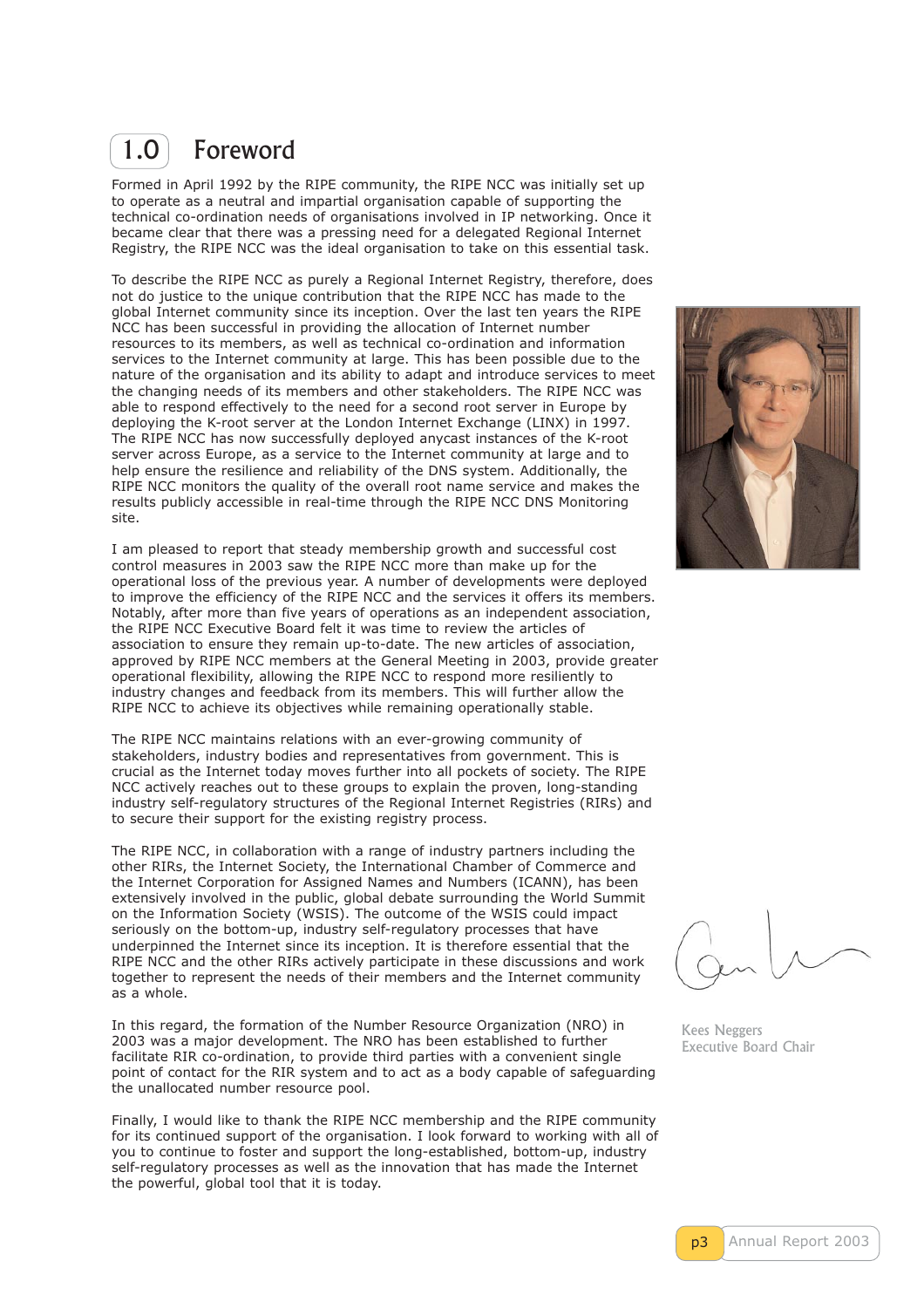

2.0 Summary and Outlook

#### **Quality of Service**

<span id="page-4-0"></span>

Axel Pawlik Managing Director

As a result of the feedback received from the 2002 RIPE NCC Membership and Stakeholders Survey, the RIPE NCC has continued to develop mechanisms to provide members with secure, efficient and simplified access to the RIPE NCC's services.

A major development in this regard was the LIR Portal, a customised web interface released in January 2003 to help reduce response time and give Local Internet Registries (LIRs) increased and simplified access to the RIPE NCC. With over 2000 LIRs registered, the LIR Portal has become an invaluable gateway for members to interact with the RIPE NCC.

To further streamline the request process, updated request forms for IP addresses and AS Numbers (ASNs) were released in August 2003. These new forms were the first significant update to the request forms used by the RIPE NCC since May 1996.

The RIPE NCC will build on the success of these initiatives to reduce response times and to offer more services through the LIR Portal. The Talk NCC project, which aims to provide telephone support for existing and prospective members, will be launched as an initiative to aid in reducing the completion time of requests.

#### **Membership Support**

The activities of the RIPE NCC were also dominated by focused efforts in 2003 to proactively encourage feedback from members and to encourage their participation in RIPE Meetings and in the RIPE community.

To increase the awareness and involvement of the RIPE NCC membership and the RIPE community in RIPE Meetings, there was increased support provided for those unable to attend. This included audiocasting and webcasting of selected sessions, allowing remote participants to follow the discussions and presentations at the sessions. The RIPE NCC continued to distribute the RIPE NCC Member Update to keep members up-to-date with the latest issues and developments relevant to the RIPE NCC members in advance of the next RIPE Meeting.

Feedback from the RIPE NCC membership, particularly the 2002 RIPE NCC Membership and Stakeholders Survey, revealed that members expected the RIPE NCC to dedicate more attention to interacting with them at a local level. The main requests were for a stronger local presence of the RIPE NCC and for targeted support in various pockets of its service region.

As a result, the first RIPE NCC Regional Meeting was held in Dubai in December 2003. Regional meetings are a chance to establish direct contact and enhance the dialogue between the RIPE NCC and its members. These meetings provide participants with a forum to discuss Internet Protocol networking issues specific to their region. Two more regional meetings are planned for 2004.

#### **Co-ordinating Efforts with the Regional Internet Registries**

The RIPE NCC, along with the other RIRs, continued to offer support for the emerging RIR, AfriNIC. Two AfriNIC staff members spent six months at the RIPE NCC offices in Amsterdam to learn about the activities of the various departments and to gain experience in an established RIR.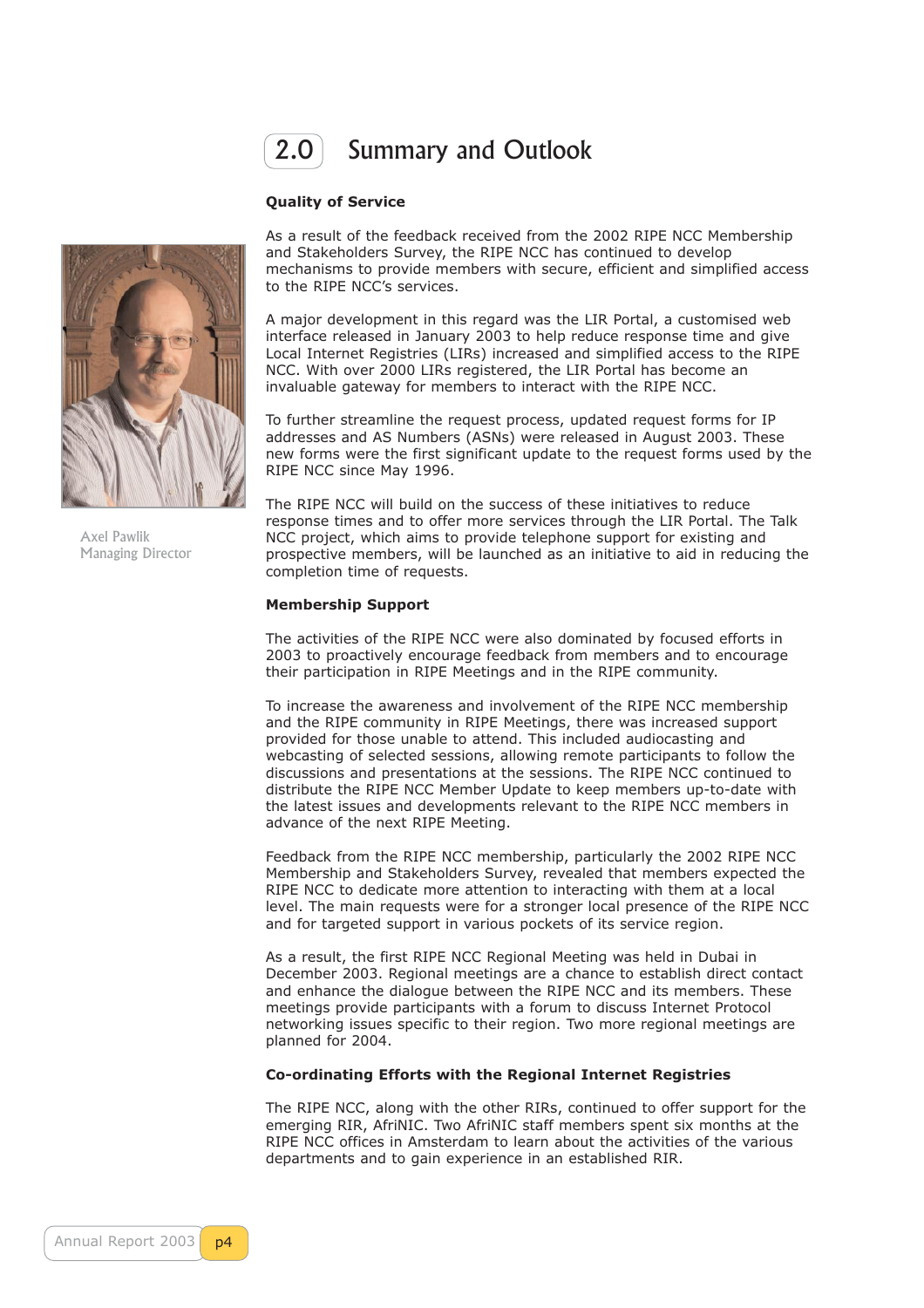In October 2003, the Number Resource Organization (NRO) was formed by the signing of a Memorandum of Understanding (MoU) between the four RIRs. The NRO was established to further facilitate RIR co-ordination, to provide third parties with a convenient single point of contact for the RIR system and to act as a body capable of safeguarding the unallocated number resource pool.

The members of the NRO Executive Council are the CEOs of the four RIRs: Paul Wilson (APNIC), Ray Plzak (ARIN), Raúl Echeberría (LACNIC) and myself representing the RIPE NCC.

Together with the other RIRs, the RIPE NCC will continue to develop the NRO to facilitate the common approach needed for many aspects of RIR work. This includes the co-ordination of global addressing policies, the administration of upper level reverse DNS domains and negotiations with external entities. The RIRs will continue discussions with ICANN about the Address Supporting Organization (ASO) and the feasibility of the NRO taking on this task.

The RIPE NCC, along with the other RIRs, will continue to participate in the World Summit on Information Society (WSIS) arena, paying particular attention to increasing the role of the RIRs in the inter-summit process. The RIRs will continue to co-ordinate efforts by actively participating in discussions and outreach activities in order to win continued support for the long-established, industry self-regulatory process that is the basis of the current IP resource allocation and administration system.

#### **Serving the Internet Community**

As the organisation responsible for operating the K-root server, the RIPE NCC will continue to deploy anycast instances throughout the RIPE NCC service region. Up to ten more instances of K-root will be deployed in 2004 in order to further improve the distribution of this crucial service in various Internet regions and increase its resilience against Distributed Denial of Service (DDoS) attacks. As K-root is one of the 13 root servers, this also means improvement for the Root Server System as a whole. As requested by the RIPE community, the RIPE NCC will continue to monitor the quality of the root name service and make the results publicly accessible through the RIPE NCC DNS Monitoring site.

Furthermore, the RIPE NCC will use its position as a neutral, credible and authoritative information source to foster open forum discussions and to supply timely and accurate network and Internet-related information to the Internet community. This is becoming an increasingly important aspect of the RIPE NCC's work, especially in regard to countering speculative claims about the future of Internet resources and their availability.

I would like to thank the RIPE NCC members for their ongoing support of the RIPE NCC and call for their continued participation in the longestablished processes that have been developed by the Internet community over the years. Meeting the changing needs of the Internet and the community responsible for operating its infrastructure remains a key responsibility, and one which the RIPE NCC is in a unique position to fulfil.

Axel Pawlik Managing Director

p5 Annual Report 2003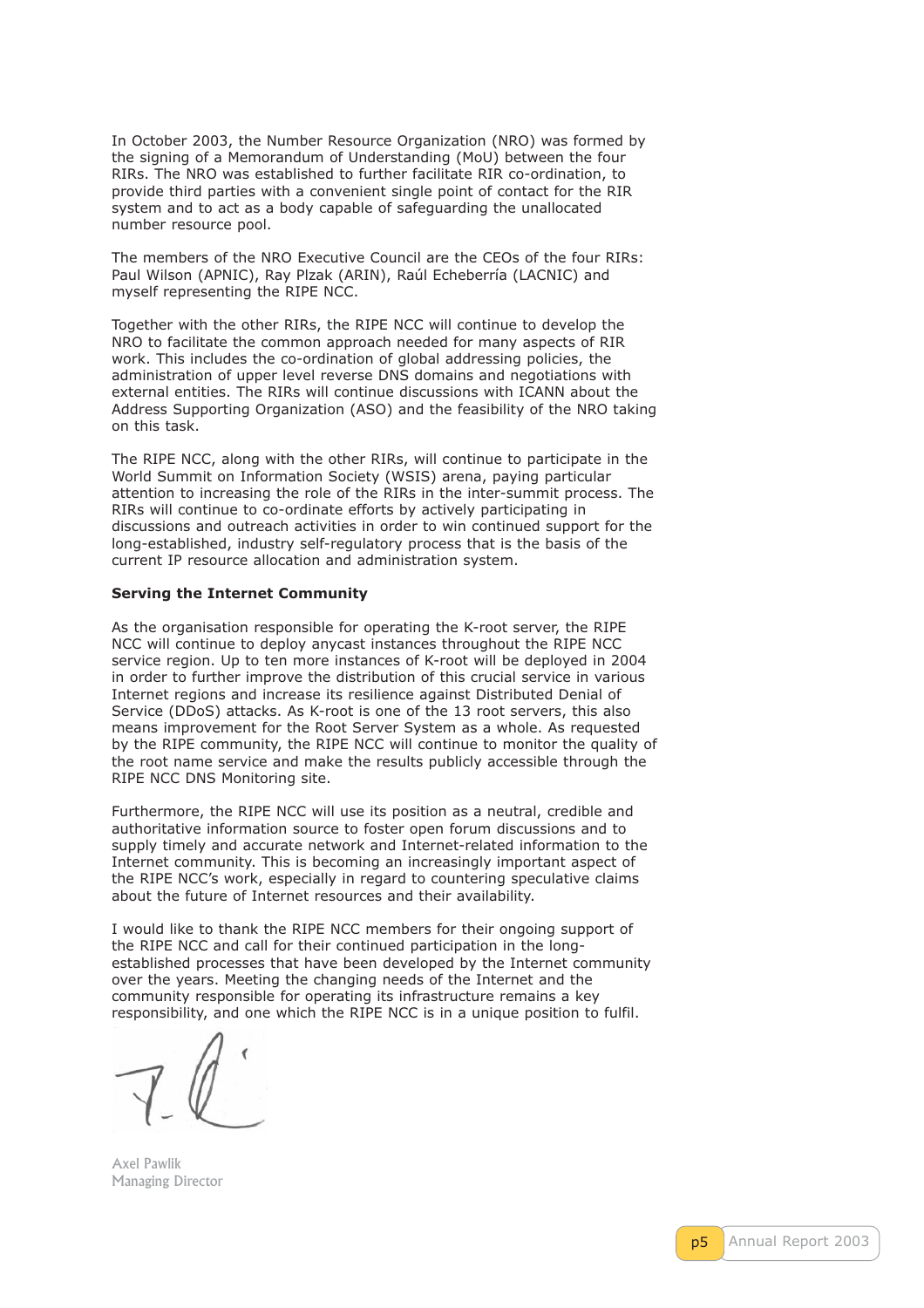3.0 What is the RIPE NCC?

The RIPE Network Coordination Centre (RIPE NCC) is an independent, notfor-profit membership organisation that supports a membership base of around 3,500 members in more than 90 countries across Europe, the Middle East, Central Asia and African countries located north of the equator.

#### **Role**

Other Regional Internet Registries

- <span id="page-6-0"></span>• APNIC: www.apnic.net
- ARIN: www.arin.net
- LACNIC: www.lacnic.net

| New Countries Served in the<br>RIPE NCC Service Region in<br>$2003 *$ |  |  |  |  |  |
|-----------------------------------------------------------------------|--|--|--|--|--|
| <b>ISO Code</b><br>Country                                            |  |  |  |  |  |
| ΙO<br>Iraq                                                            |  |  |  |  |  |
| * Countries are shown as listed in<br>the ISO 3166 country code list. |  |  |  |  |  |

The RIPE NCC supports the infrastructure of the Internet through technical co-ordination in its service region and beyond. The most prominent activity of the RIPE NCC is to act as the Regional Internet Registry (RIR) in its service region, providing global Internet resources and related services (IPv4, IPv6 and AS Number resources).

The RIPE NCC also provides services for the benefit of the Internet community at large, including the development and maintenance of the RIPE Whois Database and administrative support for the RIPE community. Other activities include outreach activities with governments and industryrelated organisations, management of one of the 13 root name servers (k-root), deployment of a neutral measuring network that provides publicly accessible and authoritative statistics on the operation of the Internet and deployment of a routing registry.

All activities and projects are described in the annual RIPE NCC Activity Plan. This is part of the "RIPE NCC Activities, Expenditures and Charging Scheme 2003" document, which can be found at:

*http:// http://www.ripe.net/ripe/docs/ap2003.html*



The mission of the RIPE NCC is to perform activities for the benefit of the membership, primarily activities that the members need to organise as a group, although they may compete with each other in other areas. While an activity may result in services being provided to an individual member, performing the activity as a whole must benefit the RIPE NCC membership as a group.

Membership is open to anyone using the RIPE NCC services. The activities and services of the RIPE NCC are defined, performed, discussed and evaluated in an open manner. In all of its activities, the RIPE NCC observes strict neutrality and impartiality with regard to individual members. The RIPE NCC membership consists mainly of Internet Service Providers (ISPs), telecommunication organisations and large corporations.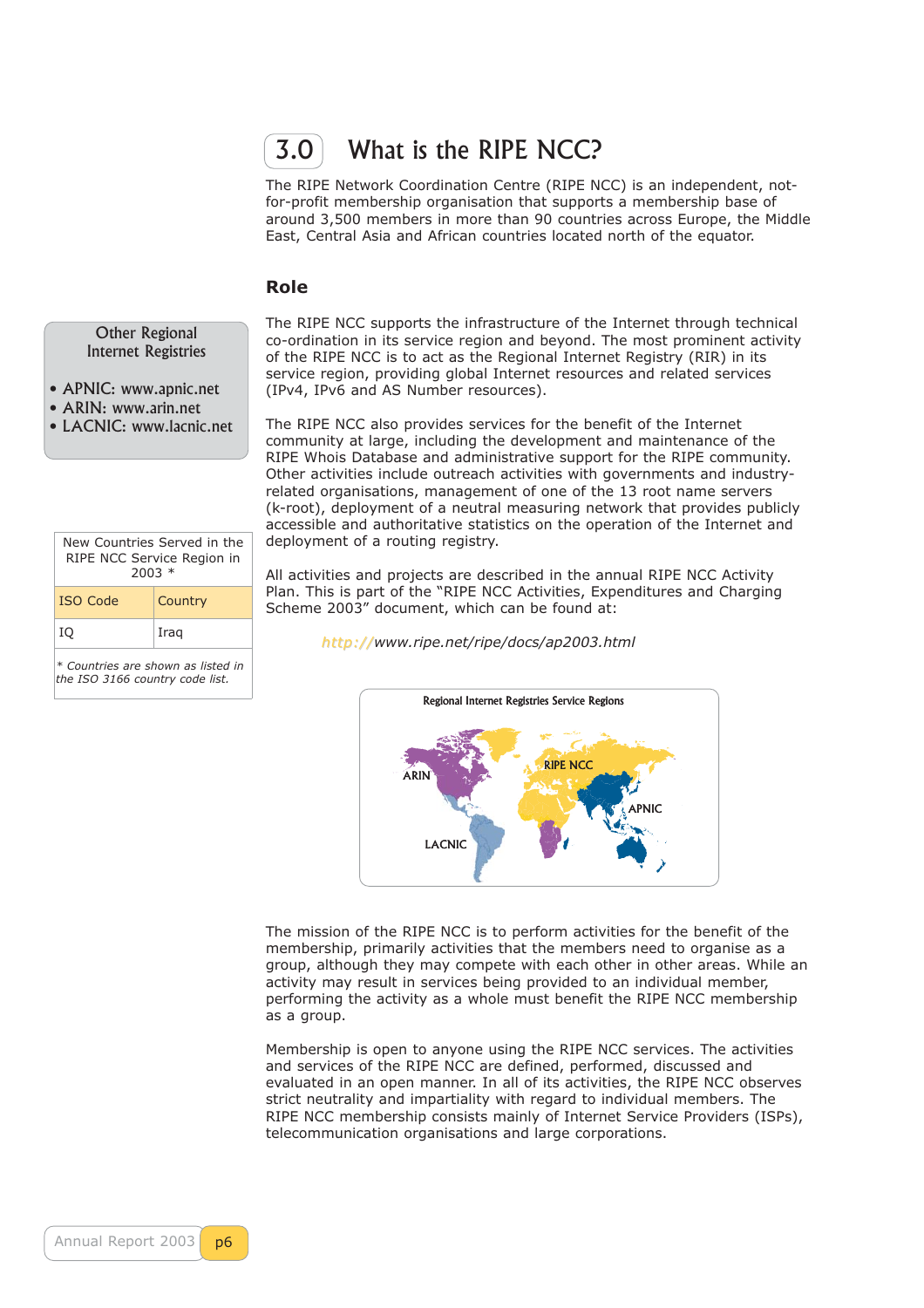More information about the activities of the RIPE NCC is provided in the RIPE NCC Information Sheet, available at:

*http:// http://www.ripe.net/ripencc/about/infosheet.pdf*

A detailed map of the RIPE NCC service region can be found at:

*http:// [http://www.ripe.net/region-maps/](http://www.ripe.net/ripencc/about/infosheet.pdf)*

#### **Structure**

The org[anisatio](http://)[nal structure of the RIPE NC](http://www.ripe.net/region-maps/)C consists of:

- **•** Members who provide input on the RIPE NCC Activity Plan and Budget and who vote on the RIPE NCC Charging Scheme at the RIPE NCC General Meeting; they also give general input on the activities and services of the RIPE NCC through participation on public mailing lists and at open RIPE Meetings.
- **•** The Executive Board as appointed by the RIPE NCC membership.
- **•** The RIPE NCC staff.



The RIPE NCC Executive Board. From left to right: János Zsakó, Kees Neggers, Frode Greisen, Manfredo Miserocchi, and Nigel Titley.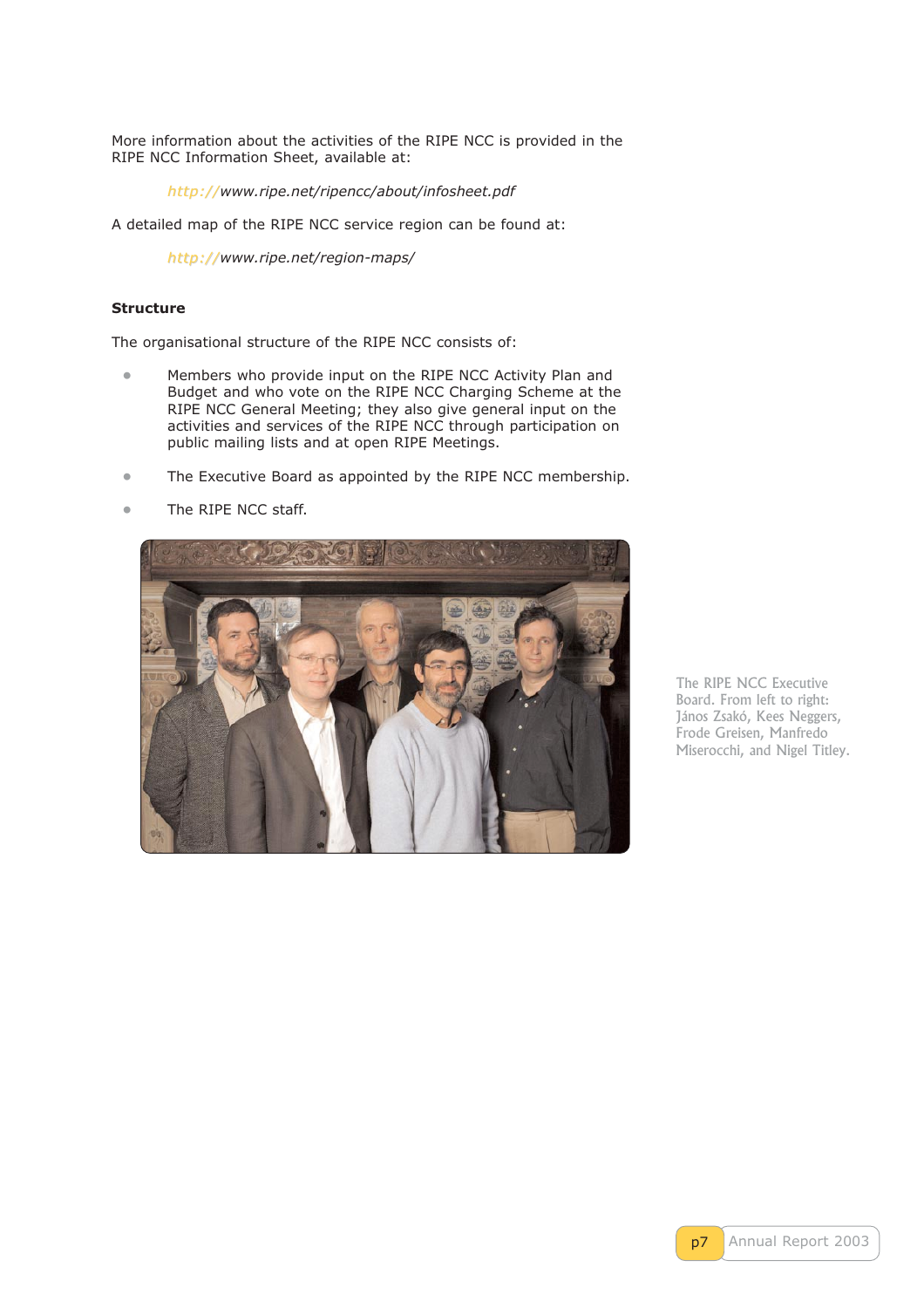### 4.0 Membership Report

<span id="page-8-0"></span>In 2003, 548 members applied for RIPE NCC membership as compared to 530 members in 2002. Due to mergers, closures and non-payment of members, the net growth was only 219 members. This is an increase of 6.7% compared to 2002.

| <b>Actual Membership</b>         |       |       |       |  |  |  |
|----------------------------------|-------|-------|-------|--|--|--|
| 2001<br>2002<br>2003             |       |       |       |  |  |  |
| $Small*$                         | 2,536 | 2,503 | 2,664 |  |  |  |
| Medium                           | 441   | 614   | 659   |  |  |  |
| Large                            | 145   | 152   | 165   |  |  |  |
| Total<br>3,122<br>3,269<br>3,488 |       |       |       |  |  |  |

New Members 2002 and 2003



\* This category includes Enterprise members.

Membership growth was steady during the year with an average of between 40 and 50 new members per month.

There has been continuous membership growth in Russia and a decline in new members in Germany. Germany still has the largest number of members in the RIPE NCC service region with 483 members.

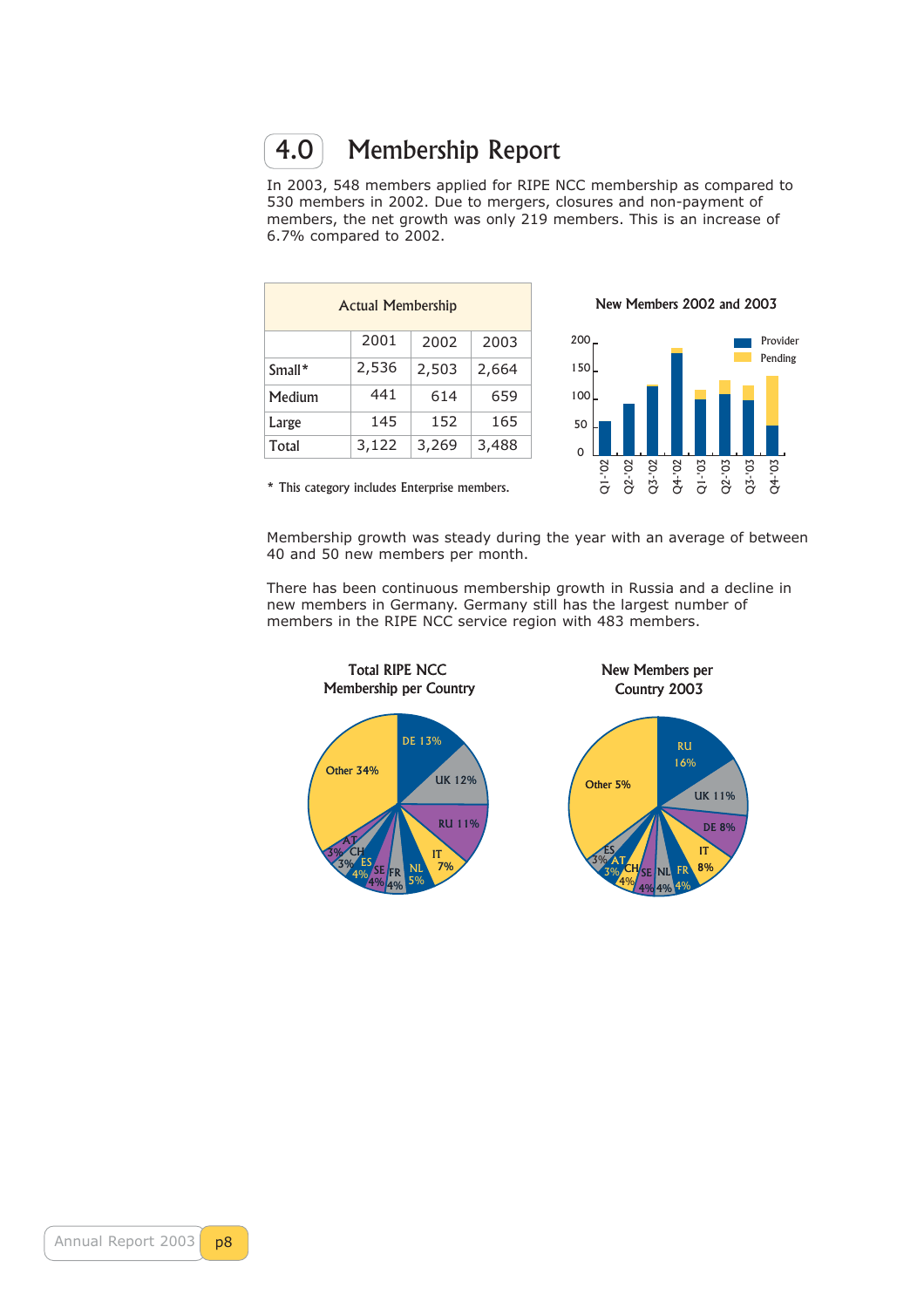### <span id="page-9-0"></span>5.0 Services and Projects

### **5.1** Registration Services

One of the RIPE NCC's activities as a Regional Internet Registry is to provide registration services to its members. The overall goal is to fairly distribute Internet resources needed for the stable and reliable operation of the Internet globally.

Among the most important services supplied by the RIPE NCC are the allocation and assignment of IP address space, ASNs and the management of reverse domain name space. Other areas of activity include training LIRs and the production of documentation to support registration services activities. In addition, the RIPE NCC works with LIRs to improve the quality and accuracy of registration data. The goals are to ensure that registrations comply with the RIPE community's policies and that the contact information is accurate and up-to-date.

In 2003, the RIPE NCC processed a total of 23,535 requests for resources and related assistance (as compared with a total of 21,913 requests in 2002). This represents a 7% increase from 2002. In 2003, the RIPE NCC allocated 1.75 /8s (as compared to the 1.27 /8s allocated in 2002). The initial response time for resource requests and membership applications continued to improve in 2003. The response time for an Internet resource request remained stable at under one working day. The Registration Services Department is also working to reduce the time to completion of requests as well as the initial response time.

#### **IPv4**

The RIPE NCC continued to allocate address space from the 82/8 IPv4 block received from the Internet Assigned Numbers Authority (IANA) in November 2002, as well as from previously allocated /8s. It allocated more than 29 million IPv4 addresses. This is equivalent to about one /8 in seven months. The RIPE NCC also received a new IPv4 address range from the IANA in November 2003 - [83.0.0.0 – 84.255.255.255].



#### **IPv6**

The RIPE NCC received its fourth and fifth /23 IPv6 allocation from the IANA in February 2003 and July 2003 respectively.

There has been rapid growth in the number of IPv6 allocations made after the policy approved at RIPE 42 was implemented in July 2002.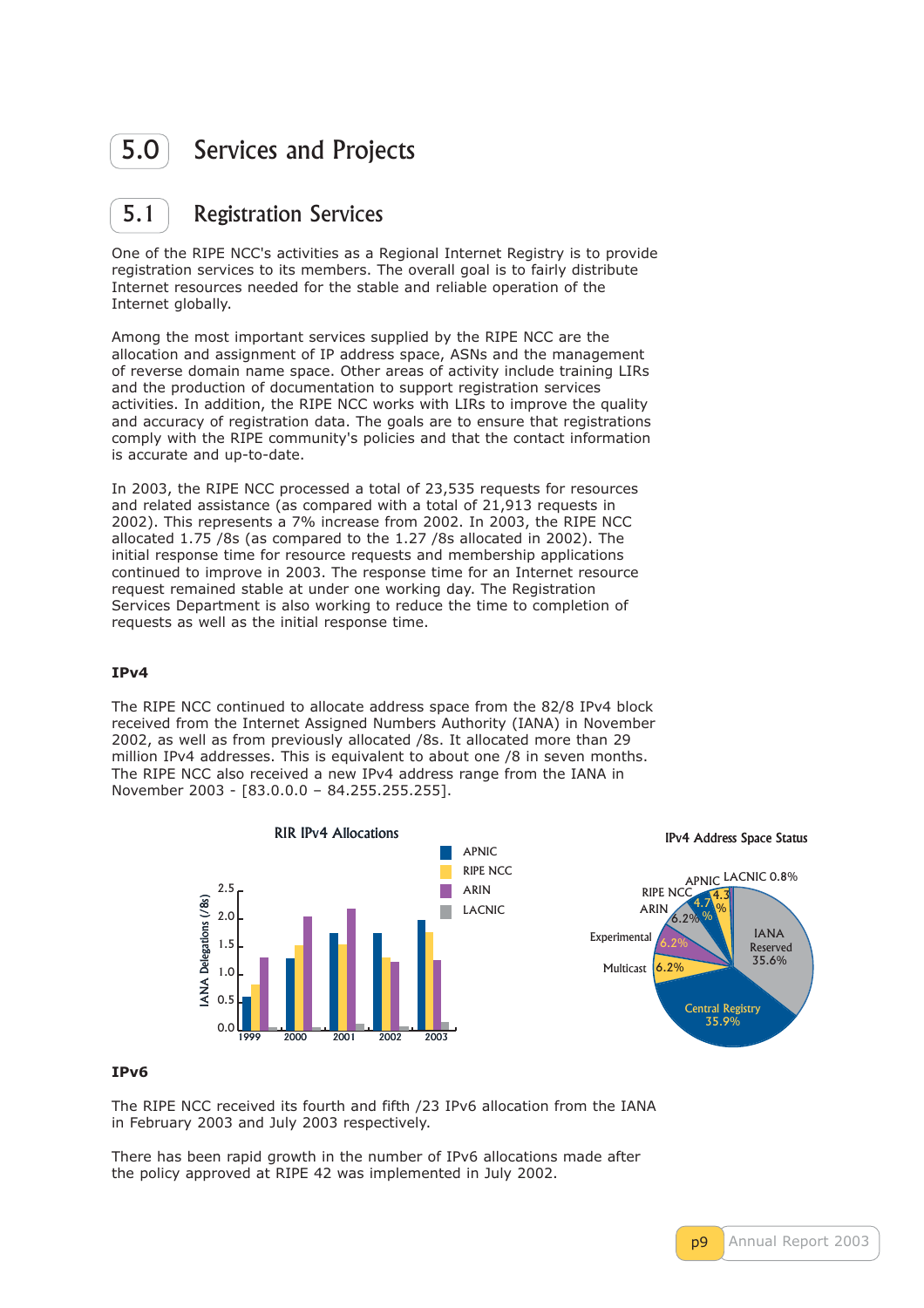#### The ranges allocated to the RIPE NCC at the end of 2003 were:



| $\bullet$ | 2001:0600::/23 |
|-----------|----------------|
| $\bullet$ | 2001:0800::/23 |
| ٠         | 2001:0A00::/23 |
| $\bullet$ | 2001:1400::/23 |
| $\bullet$ | 2001:1600::/23 |

In 2003, 139 /32 allocations were made to RIPE NCC members, an increase of 56% over the previous year. In total, 278 IPv6 allocations have been made by the RIPE NCC since it started allocating IPv6 address space in 1999. From the 63 /35 allocations made under the provisional IPv6 policy agreed in 1999, 52 had been expanded to /32, the current minimum allocation size, by the end of 2003. 64 /48s have been assigned for Internet Exchange Points (IXPs) since the interim policy was agreed in 2001.

*http:// http://www.ripe.net/ripe/docs/ipv6-policy-ixp.html* 

Two root name server operators (I and K) have requested IPv6 address space. The RIPE community has a policy allowing root name servers to receive [a](http://www.ripe.net/ripe/docs/ipv6-policy-ixp.html) [block](http://) [of the minimum allocation size \(currently a](http://www.ripe.net/ripe/docs/ipv6-policy-ixp.html) /32).

*http:// http://www.ripe.net/ripe/docs/ipv6-rootservers.html*

#### **Reverse Delegation**

As part [of mem](http://)[ber services, the RIPE NCC provides reverse d](http://www.ripe.net/ripe/docs/ipv6-rootservers.html)omain delegations for allocated IPv4 and IPv6 address space.

In addition to the automated handling of reverse delegation requests, human handling was required for about 50% of requests received. These individuals also deal with user questions concerning reverse delegation. In 2003, the RIPE NCC delegated 342 /16 domains and 38,946 /24 domains.

During 2003, the RIPE NCC continued to make IPv6 reverse delegations available within both ip6.int and ip6.arpa. At the end of 2003, 130 /32 delegations had been made within ip6.arpa. This is a 260% increase from the previous year. The RIPE NCC made "ns-v6.ripe.net" available as a secondary name server for these domains. Delegation of /32 domains for LIRs whose /35 IPv6 allocations had not been expanded to /32 remained available. For more information on reverse delegation, see section 5.4 of this report.

#### **Autonomous System Numbers**

An Autonomous System is a connected group of one or more IP prefixes run by one or more network operators that has a single and clearly defined routing policy.

In the past year, the RIPE NCC assigned 1275 AS Numbers for LIRs. On average, 106 AS Numbers were assigned per month. This is an increase of 17% over last year. The RIPE NCC received a new block of 1024 AS Numbers from the IANA in September 2003. Assignment from this range did not begin until November 2003.

#### **Early Registration Transfer (ERX)**

Many organisations based in the RIPE NCC service region obtained address space from InterNIC and the other registries that pre-dated ARIN's formation in 1997.

RIPE NCC IPv6 Allocations Per Country 1999-2003



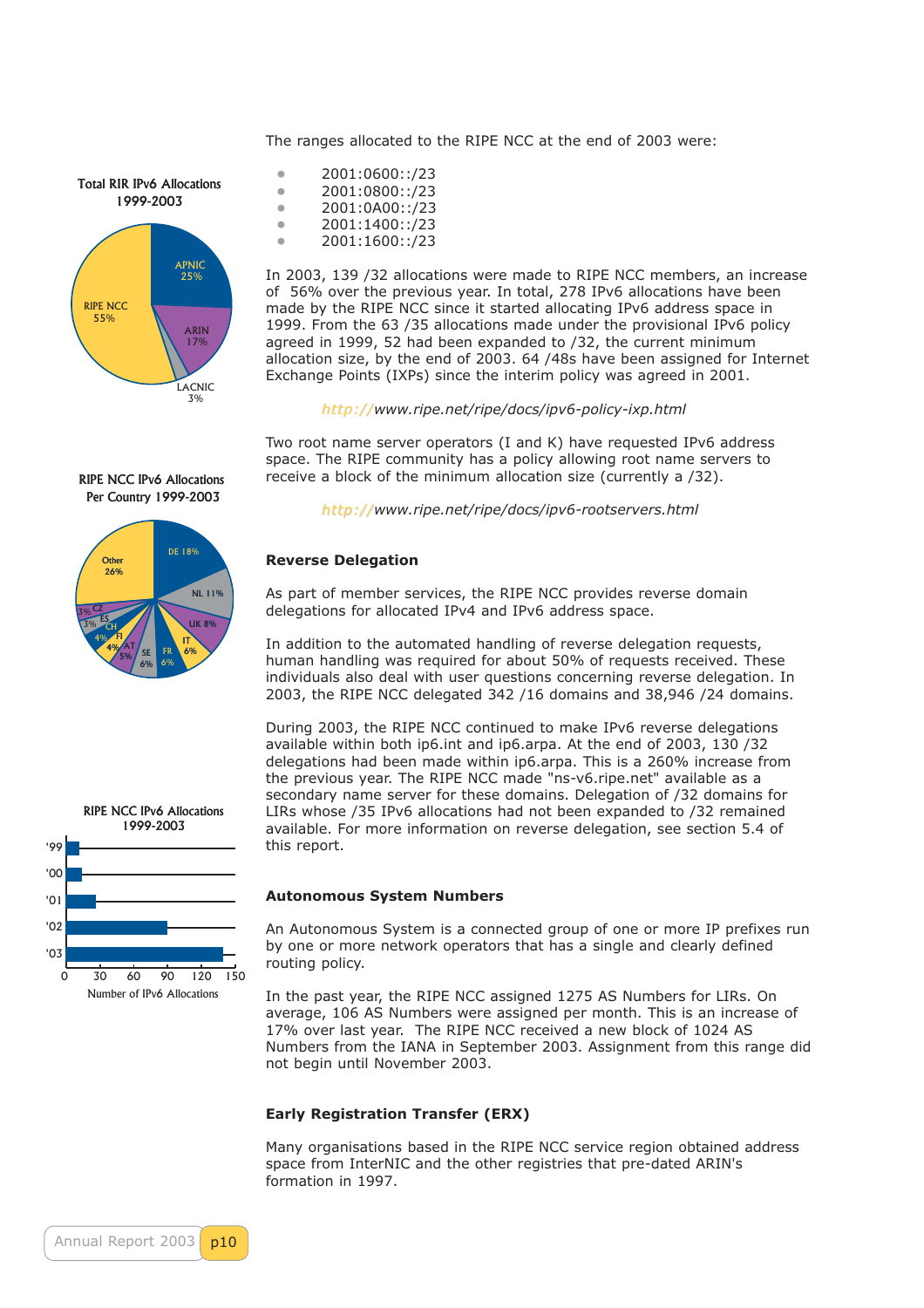In December 2002, the RIPE NCC began transferring early registrations in the former Class B space from the ARIN Database to the RIPE Database. The transfer process continued throughout 2003. A total of 42 /8s need to be processed. Two /8s are processed at a time and, by the end of 2003, a total of 29 /8s had been completed.

There are more than 3000 registrations to be transferred from three /8s in the former Class C space.

#### **Training**

During 2003, the RIPE NCC provided 71 training courses in 25 countries in the RIPE NCC service region. About 1500 LIR staff were trained in 2003.

The objective of the LIR Training Courses is to train the membership how to request Internet resources and how to use the RIPE Database.

The training material is updated monthly to ensure that members are aware of any recent policy changes decided by the RIPE community.

The RIPE NCC introduced a new course in 2003. The Routing Registry (RR) Training Course, aimed at experienced network operators, explains the features of the Routing Registry and the related tools, introduces relevant services of the RIPE NCC and explains the basics of the Routing Policy Specification Language (RPSL). The course is given through presentations, demonstration of tools and interactive practical exercises.

The DNS Security (DNSSec) Training Course, introduced in 2002, is aimed at experienced DNS operators and explains how to implement DNSSec in an operational environment.

Additionally, IP Request Tutorials were given at RIPE and AfriNIC Meetings as well as at the RIPE NCC Regional Meeting in Dubai. The tutorials contain basic material selected from the current LIR Training Course material and are open to all meeting participants.

The RIPE NCC continuously tries to find ways to improve its training service and to reach as many members and representatives from the RIPE community as possible. The RIPE NCC is currently investigating the use of new training methods and media types that will allow the training team to provide a better service and to train more people more cost effectively.



Further information about the RIPE NCC LIR Training Courses can be found at:

*http:// http://www.ripe.net/training/*

RIPE NCC ASN Assignments 1999-2003



Global ASN Distribution



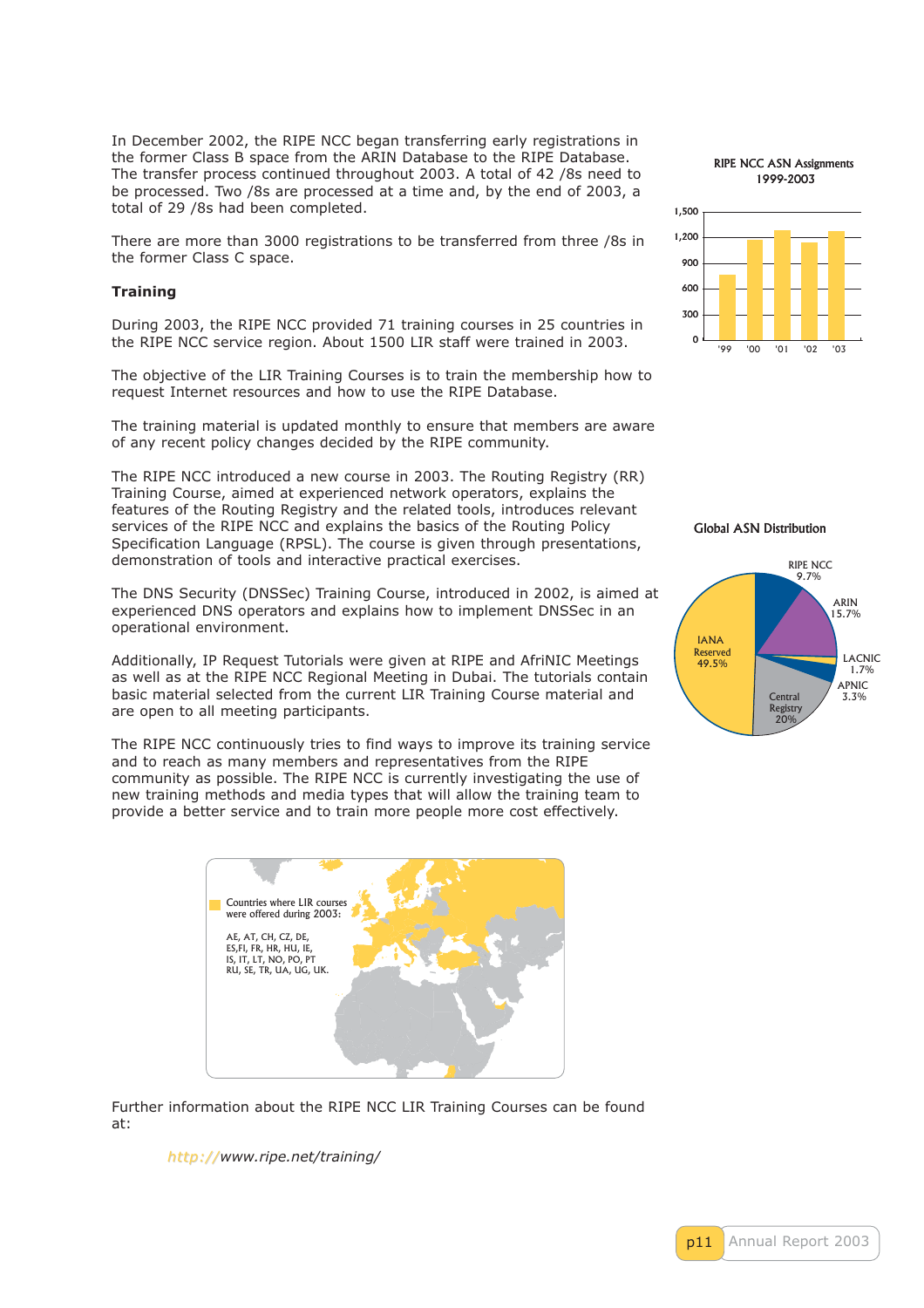#### **Tools and Support for LIR Operations**

#### **LIR Portal**

| <b>LIR Portal Statistics</b>             |        |  |  |  |  |
|------------------------------------------|--------|--|--|--|--|
| Number of active LIR<br>accounts         | 2,183  |  |  |  |  |
| Number of user accounts                  | 4,296  |  |  |  |  |
| Average accounts per<br>LIR using portal | 1.96   |  |  |  |  |
| Number of PKI<br>certificates created    | 326    |  |  |  |  |
| Number of data<br>modifications          | 10,090 |  |  |  |  |
| Number of requests<br>submitted:         |        |  |  |  |  |
| - ASN request                            | 102    |  |  |  |  |
| - IPv4 request                           | 48     |  |  |  |  |
| - IPv6 request                           | 23     |  |  |  |  |
| - IPv4 PA request                        | 546    |  |  |  |  |
| - IPv4 PI request                        | 51     |  |  |  |  |
| - PA Wizard                              | 17     |  |  |  |  |
|                                          |        |  |  |  |  |

The RIPE NCC LIR Portal was released in January 2003 to help reduce response time and improve communication with RIPE NCC members. The portal provides LIRs with increased and simplified access to the RIPE NCC via a customised web interface.

At the end of 2003, there were 2,183 active LIR accounts and 4,296 user accounts. This is an average of almost two user accounts per LIR.

Since version 1.0 was released, the following features have been added:

- **•** Allocation Editor, allowing users to modify allocation objects
- **•** Public Key Infrastructure (PKI) authentication
- **•** Functionality allowing all eight request forms to be completed and submitted directly through the portal
- **•** An IPv4 PA assignment wizard that takes the user through the request steps one-by-one
- **•** Multi LIR login, allowing users to switch between LIR accounts without logging out
- **•** Custom content: notification of training courses within the LIR's country

Version 2.0 of the LIR Portal was released in December 2003. New features of the portal will continue to be added based on input from the membership.

#### **Improved Secure Communication System for RIPE NCC Members**

Many services that the RIPE NCC provides for its members have requirements of authentication, non-repudiation, data integrity, data confidentiality and access control. An approach based on X.509 PKI technology and standards was chosen to make interaction with the services provided by the RIPE NCC to its members more convenient and secure. The phases of the implementation are:

- **•** LIR Portal to create new client certificates and log in with them
- **•** RIPE Database to use the certificates for database updates
- **•** Registration Services communications to enable secure communication with the RIPE NCC Hostmasters
- **•** Billing to use the same technology for financially related correspondence

The LIR Portal work was completed, and the community process achieved consensus on the RIPE Database design. A more detailed plan for the remaining phases will be presented to the community and implemented based on their feedback.

#### **RIPE Community Policy Developments in 2003**

The RIPE NCC adheres to Internet address distribution policies developed by community consensus in the RIPE Address Policy Working Group. The RIPE LIR Working Group was divided into two groups in 2003: the RIPE Address Policy Working Group and the RIPE NCC Services Working Group. Through open discussions at RIPE Meetings and on public mailing lists, consensus for the following policy changes was reached:

**•** During 2003, the RIPE community updated and shortened the IPv4 policy documentation. This can be found at:

*http:// http://www.ripe.int/ripe/docs/ipv4-policies.html*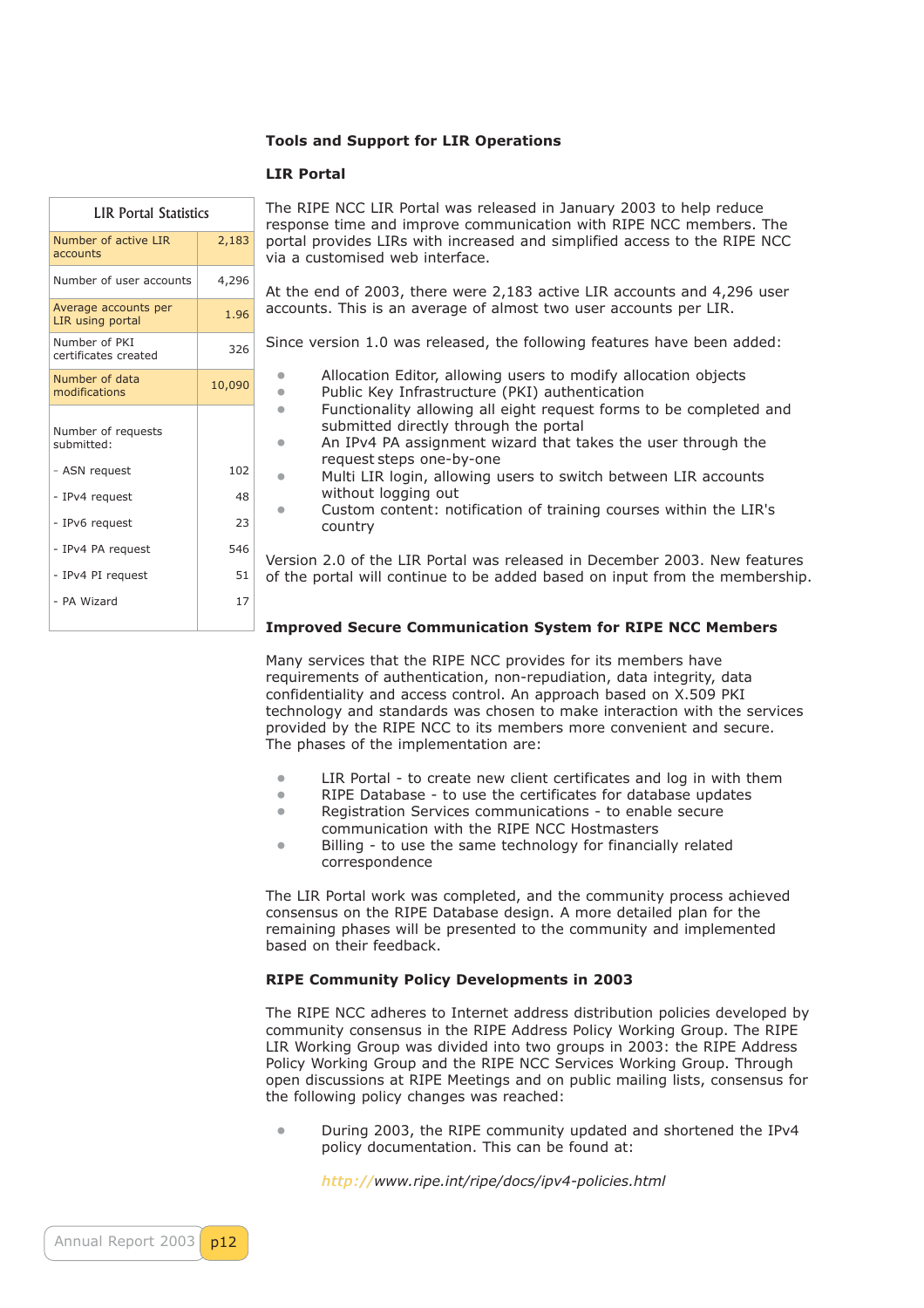<span id="page-13-1"></span>**•** In addition, two policies were introduced that allow for "suballocation" and "assignments for Internet experiments".

<span id="page-13-0"></span>The RIPE NCC will continue its efforts to keep policy documentation clear and concise. Policy changes will be reported in an efficient and easily accessible format. The RIPE Document Store now contains a listing of recent changes to RIPE Documents as a service to the RIPE community. The RIPE Document Store is available at:

*http:// http://www.ripe.net/ripe/docs/updates.html* 

### 5.2 Membership Liaison

In order to strengthen membership interaction, the RIPE NCC developed the role of the Membership Liaison Officer (MLO) in 2003. The MLO is responsible for managing liaison activities and regional support to all members throughout the RIPE NCC service region. The primary function of these activities is to make it easier to continuously evaluate and address the changing needs of RIPE NCC members.

This includes establishing close contact with the RIPE NCC Services Working Group and following a more focused approach to industry-related meetings and events. The MLO also co-ordinates regional support activities that enable the RIPE NCC to establish and maintain direct contact with members across its entire service region.

#### **RIPE NCC Regional Meetings**

As a result of the Membership Survey in 2002 and other feedback from the membership, it became apparent that the RIPE NCC was expected to dedicate more attention to interacting with members at a local level. The main requests were for a more local presence of the RIPE NCC and for targeted support in various pockets of its service region.

Regional meetings are a chance to establish direct contact and enhance the dialogue between the RIPE NCC and its members. These meetings provide participants with a forum to discuss IP networking issues specific to their region.

The first RIPE NCC Regional Meeting was held for the Middle East area in Dubai, from 7 - 9 December 2003. More information about this RIPE NCC Regional Meeting can be found at:

*http:// http://www.ripe.net/ripencc/regional-meetings/dubai-2003/*

### 5.3 Database Services

One of the main public services provided by the RIPE NCC is the operation and maintenance of the RIPE Whois Database. The database contains information about IP address space and AS Number allocations; DNS reverse delegations; routing policies; and contact information. It is used by the RIPE NCC and LIRs to record information about number resources and by ISPs to publish routing policies. End Users, most of who are not RIPE NCC members, use this information for various purposes, such as network troubleshooting.

The RIPE Whois Database can be queried by a WHOIS client using the server whois.ripe.net, or by a web browser at:

*http:// http://www.ripe.net/perl/whois*



Saleem Al-Balooshi (Etisalat) and Axel Pawlik (RIPE NCC) at the RIPE NCC Regional Meeting (Dubai, December 2003)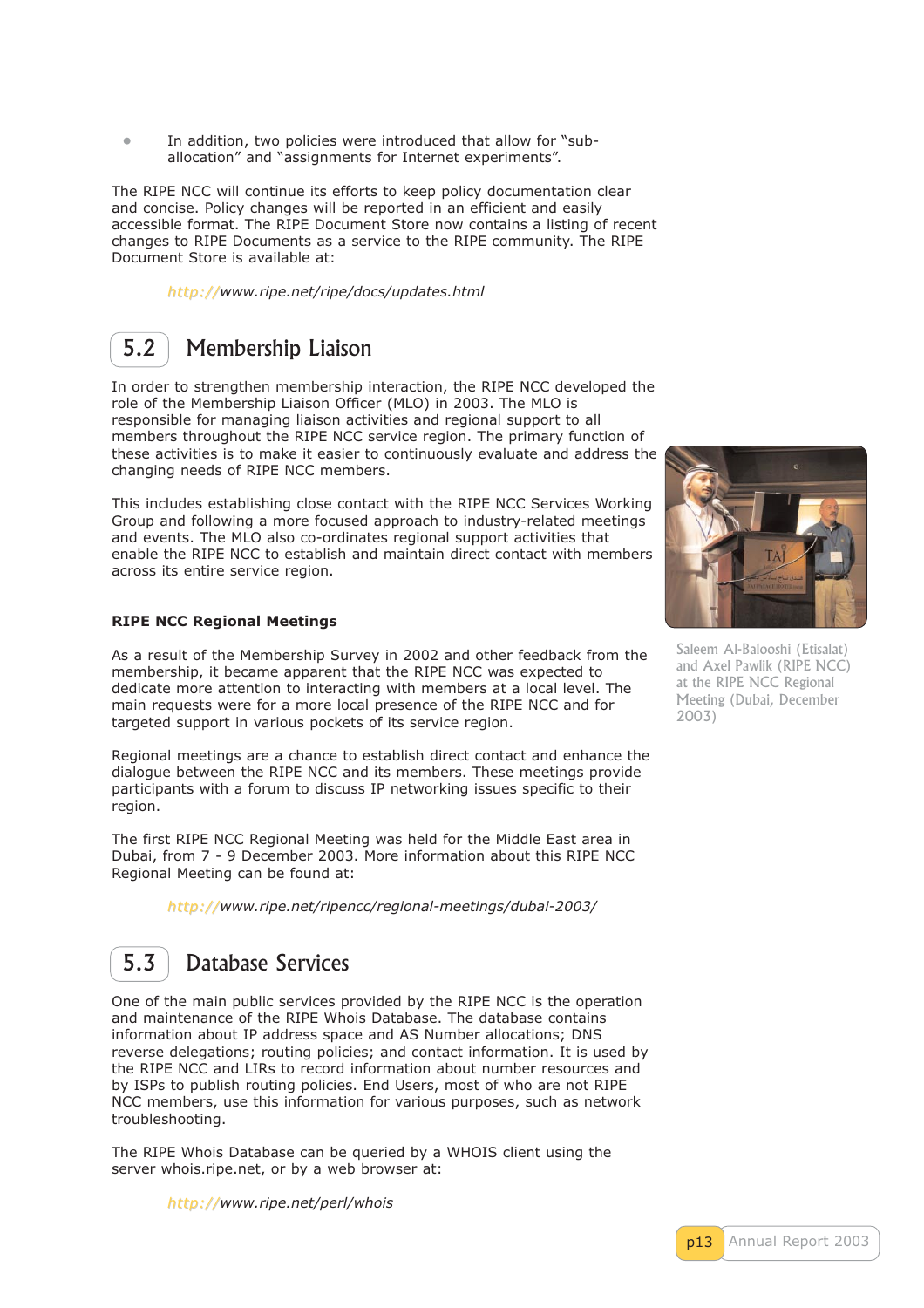#### **Facts & Figures**

The contents of the database showed a continued steady growth in records representing IPv4 allocations and the associated contact information and DNS reverse delegations. There was a reduction in the total number of records with contact information, as these are now deleted automatically when they are not referenced by other records for an extended period of time. A number of ccTLD registries also removed information about their domains from the database, lowering the total number of domain records. The total number of records rose from about 1.7 million to 1.9 million.

Query Types During 2003

0% 20% 40% 60% 80% 100% Other Domain Referral Domain IP Jan. Feb. Mar. Apr. May Jun. Jul. Aug. Sep. Oct. Nov. Dec.

There was an increase in query rate, exceeding 30 queries/second average on a weekly average basis, coming from over 50,000 unique IP addresses each day. These queries return on average almost five million objects per day, more than twice the content of the whole database. The majority of these queries are requests for address space information. However, as in previous years, there has been a significant increase in queries for information about domains in ccTLD databases.





#### **New and Modified Database Features**

#### IPv6 Proxy

IPv6 access to the RIPE Whois Database was made available in 2003 by means of a proxy service. Additionally, an IPv6-enabled client was made available for users. Full information, including design notes and the rationale for using a proxy, can be found at:

*http:// http://www.ripe.net/ripencc/pub-services/db/whois-ipv6.html*

#### Unreferenced Personal Information Clean-up Mechanism

Periodic [automa](http://)tic deletion of **person** [objects that are not referenced](http://www.ripe.net/ripencc/pub-services/db/whois-ipv6.html) as a contact was activated to reduce the amount of private data and free the resources consumed by them. Details about this may be found at:

*http:// http://www.ripe.net/ripe/mail-archives/db-wg/2003/msg00499.html*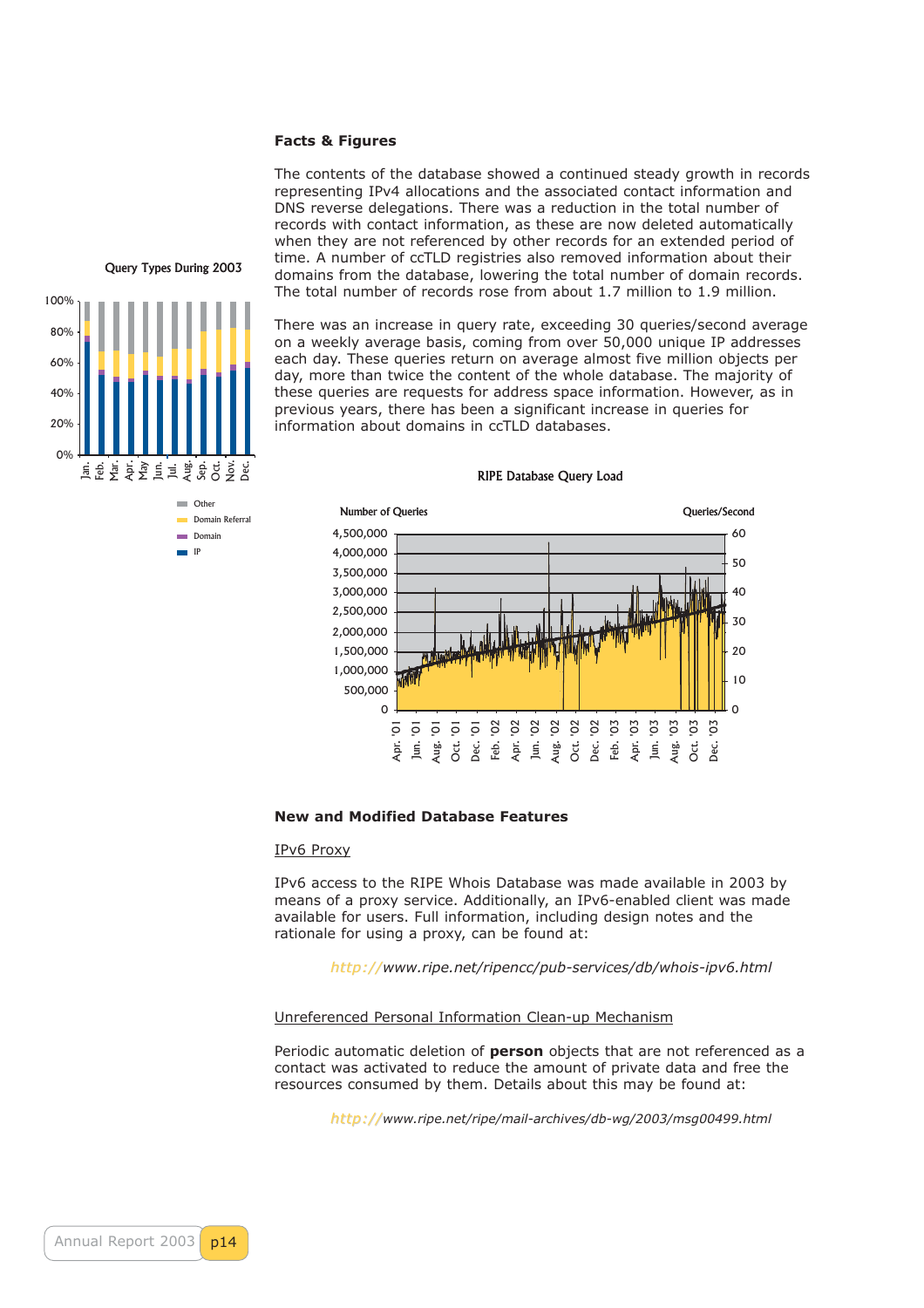#### Improvements in the RIPE Database Software

The software used to update the database was restructured. The main goals were to improve the acknowledgement messages that users receive from the RIPE Whois Database and provide clearer error reporting and authorisation information. A secondary goal was to make the software easier to maintain and modify, in order to reduce the time spent fixing bugs and adding new features. More details are available at:

#### *http:// http://www.ripe.net/db/dbupdate/*

A public source code release was made that includes these changes:

*http:// [http://www.ripe.net/ripe/mail-archiv](http://www.ripe.net/db/dbupdate/)es/db-wg/2003/msg00570.html*

#### Improved Security Mechanisms for Hierarchical Data Changes

As part [of an o](http://)[ngoing effort to improve the security of information in the](http://www.ripe.net/ripe/mail-archives/db-wg/2003/msg00570.html) database, the protection scheme for some hierarchical data was changed. This involved updating a number of records for IPv4 allocations to LIRs. Details about the change are available at:

#### *http:// http://www.ripe.net/ripe/mail-archives/db-wg/2003/msg00729.html*

Maintainers of records now receive notification when a new more-specific record is created, as proposed at:

#### *<http://> [http://www.ripe.net/ripe/mail-archives/db-wg/2003/msg00479.html](http://www.ripe.net/ripe/mail-archives/db-wg/2003/msg00729.html)*

Maintainers can now authorise the deletion of any object that they can authorise the creation of. This is intended to help the case where an LIR or other u[ser loses control over a portion of the resources they maintain.](http://www.ripe.net/ripe/mail-archives/db-wg/2003/msg00479.html) More d[etails are](http://) available at:

*http:// http://www.ripe.net/ripe/mail-archives/db-wg/2003/msg00481.html*

#### RPSLng

RPSLng [is an e](http://)[ffort to extend RPSL language, enabling the language to](http://www.ripe.net/ripe/mail-archives/db-wg/2003/msg00481.html) document routing policies for the IPv6 and multicast address families currently used in the Internet. RPSLng is an Internet draft being revised following the IETF process. The RIPE NCC has implemented the language in the whois server, as well as updating the IRRToolSet to support RPSLng:

*http:// http://www.ripe.net/db/rpslng/*

#### User Support

High qu[ality su](http://)[pport for database users](http://www.ripe.net/db/rpslng/) is an important activity of the RIPE NCC. Part of this activity is the database e-mail help desk: <ripe-dbm@ripe.net>.

Spam filtering was added to the mailbox to increase the amount of time available for handling user tickets. In addition, a dedicated fax line was added to eliminate delays in having faxes passed from the general RIPE NCC fax line. About 20% of this function is performed by Registration Services staff, thus improving the understanding of registration-related database issues.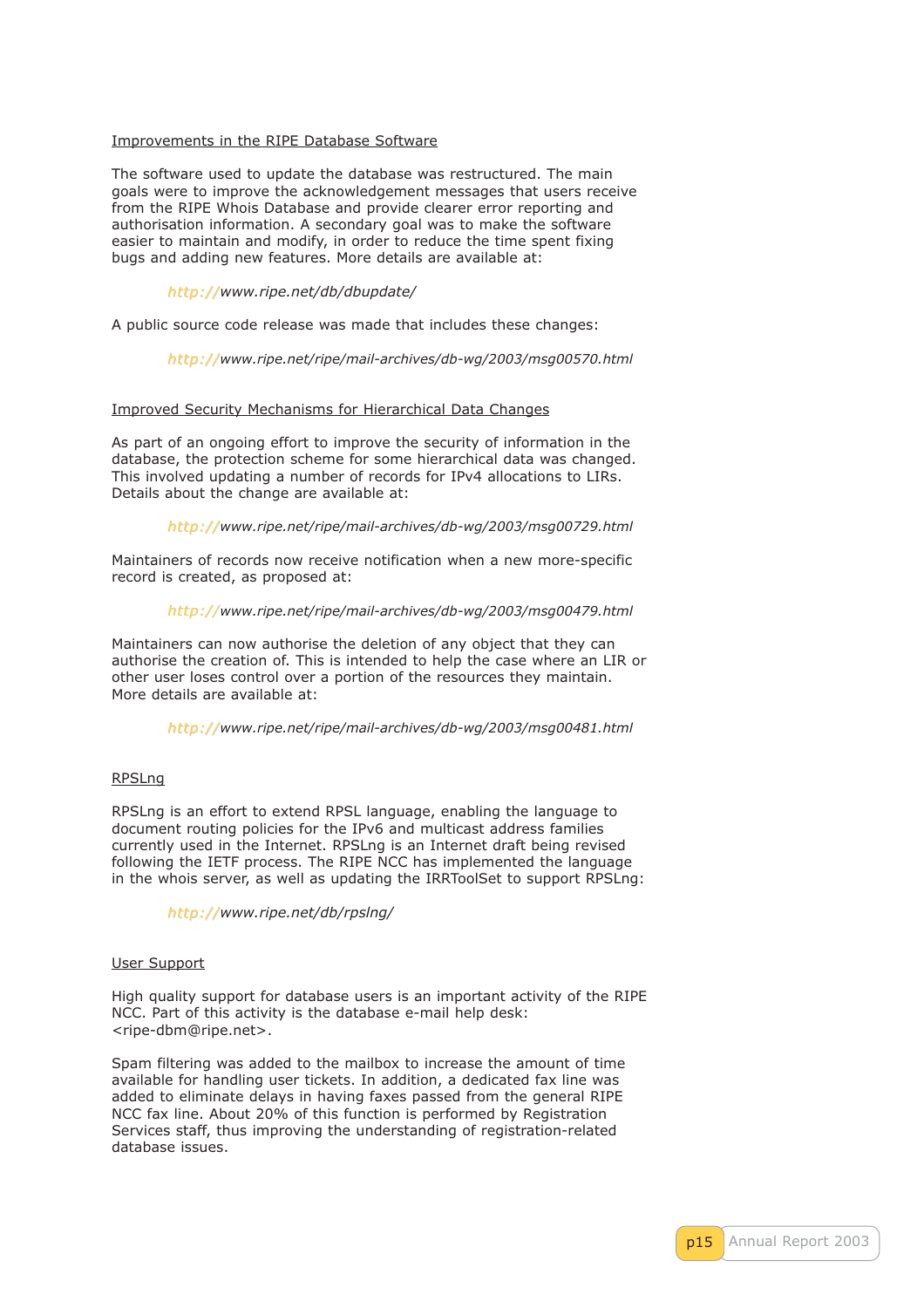<span id="page-16-0"></span>

#### **Reverse Delegation**

As part of member services, the RIPE NCC provides reverse domain delegations for the allocated IPv4 and IPv6 address space. This remains the primary DNS activity carried out by the RIPE NCC.

A review of the RIPE NCC reverse DNS service provisioning system resulted in a project to revise parts of the back-end systems and to provide LIRs with a way to maintain their reverse domains in line with other interfaces they use to interact with the RIPE NCC. For the original proposal of this project see:

*http:// http://www.ripe.net/reverse/proposal.html*

Discussion on this proposal has taken place on the RIPE NCC Services mailing list and was summarised in:

*<http://> [http://www.ripe.net/ripe/mail-archives/ncc-service](http://www.ripe.net/reverse/proposal.html)s-wg/2003/msg00361.html* 

As well as setting up the reverse DNS zones, the RIPE NCC also monitors the quality of the reverse name servers that it delegates and publishes statistic[al reports.](http://www.ripe.net/ripe/mail-archives/ncc-services-wg/2003/msg00361.html)

More information about reverse delegation is available at:

*http:// http://*www.ripe.net/reverse/

#### **Secondary DNS**

The provision of secondary DNS services forms an important part of the service [t](http://www.ripe.net/reverse/)[o ensu](http://)[re the reliability and ro](http://www.ripe.net/reverse/)bustness of the general DNS infrastructure.

At the end of 2003, the RIPE NCC was providing a stable secondary DNS name service to around 210 country code Top-Level Domains (ccTLD) related zones and several other second-level zones. The RIPE NCC provides the secondary DNS service to any ccTLD organisation that requests it, according to the policy. The RIPE NCC offers this service free of charge.

In 2002, the RIPE NCC agreed to host ns.eu.net on a temporary basis due to the bankruptcy of KPNQwest, the company that was operating this much relied on service. After a year and a half of maintaining the machine, the RIPE NCC phased out the temporary service in November 2003.

#### **K-Root**

The RIPE NCC operates k.root-servers.net, one of the 13 root name servers in the world. These root name servers are a crucial part of the Internet DNS infrastructure.

In February 2003 K-root started to use NSD as its DNS server software in an effort to address growing concerns about the lack of diversity of DNS implementations used by important DNS servers.

During 2003 the RIPE NCC started to deploy additional instances of K-root by anycasting as first described in ripe-268. The main objective of this effort is to increase the resistance of the service against Denial of Service (DoS) attacks. In addition it improves the local service quality during normal operations.

A detailed plan along with a call for expressions of interest to host a mirror instance of K-root was presented in September 2003.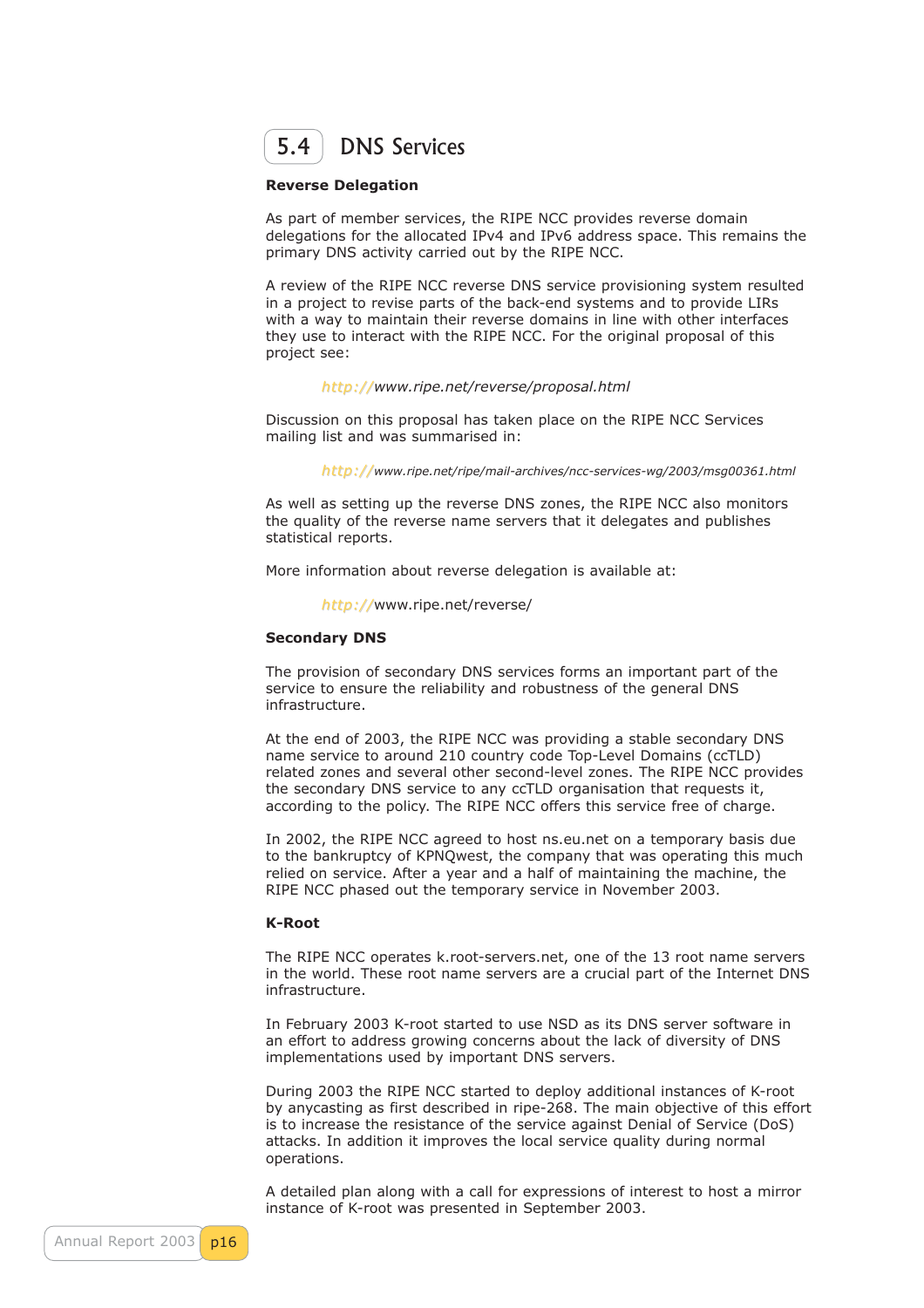<span id="page-17-0"></span>The first additional node of K-root was enabled at the Amsterdam Internet Exchange (AMS-IX) in August 2003. The RIPE NCC applied a common standard set-up for both the LINX and AMS-IX instances. The RIPE NCC will continue to expand the K-Root anycast service in 2004. More information can be found at:

*http:// http://k.root-servers.org*

#### **Hostcount**

Every month since the beginning of 1992, the RIPE region Hostcount is perform[ed to i](http://)[ndicate the growth](http://k.root-servers.org) in the service region. At the end of 2003, the amount of hosts registered in the RIPE NCC service region was almost 21,100,000. This represents an increase of approximately 4,420,000 (26.5%) in 2003. More information about the RIPE region Hostcount is available at:

*http:// http://www.ripe.net/hostcount/*



The Test Traffic Measurements Service (TTM) is designed to reliably and impartially measure end-to-end performance characteristics of the interprovider Internet. This is achieved by installing test-boxes at participating sites. These test-boxes send measurement traffic to each other. From this traffic, packet-losses, delays and other parameters are determined according to the metrics developed by the IETF IP Performance Working Group (IPPM-WG).

During 2003, a total of 24 test-boxes were sold. Three factors appear to have contributed to the number of text-boxes sold: the release of the IPv6 version (see below), the release of the beta version of the DNS Monitoring site (see 5.8), and the plan to lower the TTM service fees in 2004.

There has been a continuous improvement of the TTM service during the year. As the number of native IPv6 networks continues to grow, so does the interest in performance measurements for IPv6. The TTM code was therefore extended to support IPv6, making TTM the first product on the market to offer an active measurement suite for IPv6. This version of the software was released early 2003 and installed at all interested sites. At the end of the year, 21 test-boxes were doing measurements on both IPv4 and IPv6 networks.

During the year, the RIPE NCC studied the possibility of routinely measuring capacity and available bandwidth between test-boxes using non-intrusive tools. While considerable progress was made, the conclusion was that none of the tools currently available were suitable for production measurements. These conclusions were presented in a paper and at the December 2003 IRTF-sponsored workshop on Bandwidth Estimation at CAIDA, along with suggestions to the developers on tools to improve production measurements. These studies will continue in 2004.

Early in 2003, the Internet was attacked by the so-called Sapphire/Slammer Worm. The spread of this worm showed up clearly in the TTM data. Delays along some 40% of the paths increased almost immediately after the spread of the worm started, dropping back to normal as soon as filters were installed at many sites a few hours later. A report on this incident was published a week after the event and received very positive feedback.

During 2003, the RIPE NCC collaborated with several university and corporate research groups on the analysis of the TTM data. Other research

DNS Hostcount (in millions) 1992-2003



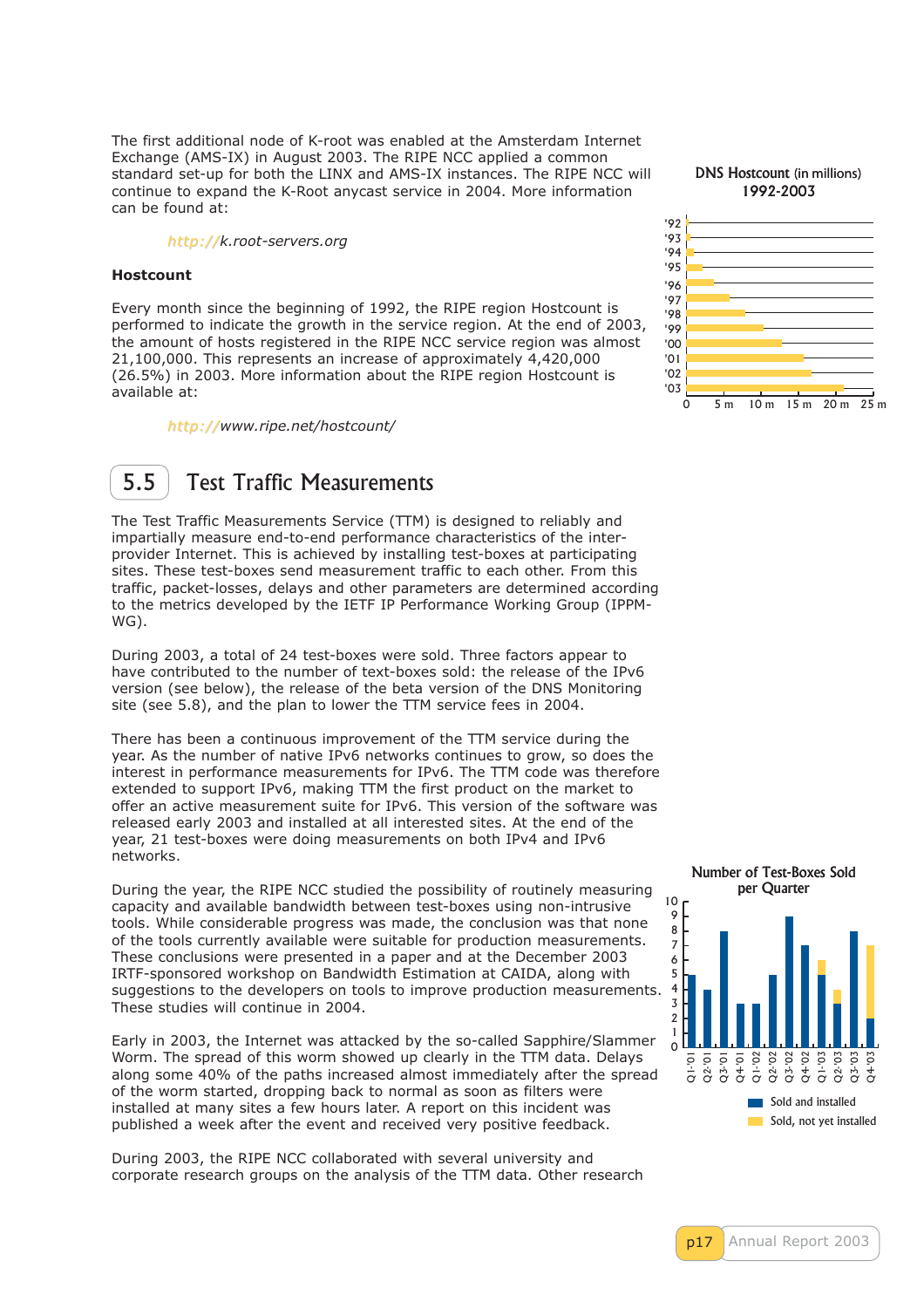<span id="page-18-0"></span>projects were carried out independently of the RIPE NCC using data collected by the TTM. An overview of published papers can be found at:

*http:// http://www.ripe.net/ttm/Documents/Various/various.html*

It has become clear that making the raw data available is a useful service for research purposes and for the ISP community.

During [2](http://www.ripe.net/ttm/Documents/Various/various.html)[003 th](http://)[e business model of the TTM service was evaluated.](http://www.ripe.net/ttm/Documents/Various/various.html) As a result, in 2004 the TTM service will become part of the RIPE NCC Information Services effort. The first change will be to make the data available to a wider audience, including the ISP community, researchers, vendors, journalists and the general public. Access restrictions to the data will be dropped and the presentation of the data will be reviewed. As a consequence, the annual service fee will be reduced effective from 1/1/2004. New measurements such as bandwidth, IPv6 specific parameters and DNS Monitoring (DNSMon) will be added.

More information about the RIPE NCC Test Traffic Measurement Service can be found at:

*http:// http://www.ripe.net/ttm* 

### **5.6** Routing Information Service

The Routing Information Service (RIS) collects inter-provider routing information at various points in the Internet infrastructure in near real-time. The information is time-stamped and stored in a database.





In 2003, the RIPE NCC focused on installing more Remote Route Collectors (RRCs), developing the myASn service and other products, turning the RIS into a regular and reliable service for those researching BGP and routing issues.

Remote Route Collectors are being used to collect data for the RIS. In 2003, two new collectors were installed, at the TIX (Zurich, CH) and MIX (Milan, IT), bringing the total number of RRCs to 11. Negotiations to install an RRC in New York and the Middle East are in progress. These new RRCs will improve the coverage of the Internet offered by the RIS. The software on all RRCs was upgraded to include support for IPv6 as well. IPv6 has been switched on at four locations, with more to follow in 2004.

The number of peering sessions increased from 214 in 2002, to 333 in 2003. This includes 32 IPv6 peering sessions. During the same period,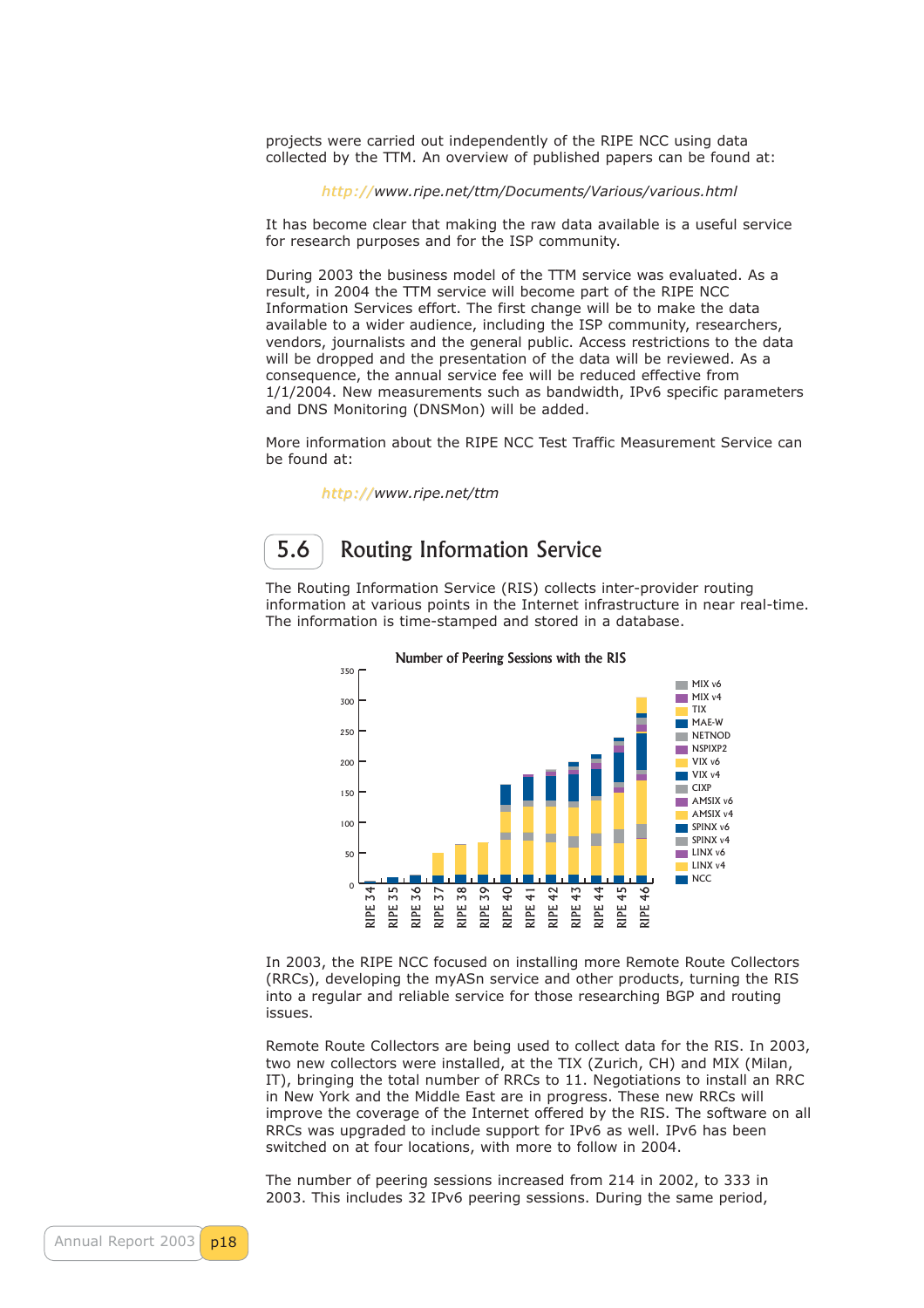<span id="page-19-0"></span>usage of the RIS web site increased by about 60%, from approximately 10,000 visitors/month downloading 200,000 pages, to 16,000 visitors/month downloading 360,000 pages.

The main new product based on the RIS data developed during the year was the myASn service. Currently, an RIS user has to enter queries to the database manually and compare the result against the expected output from his configuration. myASn automates this task: the user enters his routing configuration only once, and myASn constantly compares this against the actual situation seen on the net, warning the user about any differences. A prototype of the myASn application was shown at RIPE 46. The prototype will be developed into a full product and integrated with the LIR Portal in 2004. For more on myASn, see:

#### *http:// http://www.ris.ripe.net/myasn*

During 2003, the RIPE NCC developed a tool to map IP addresses to AS Numbers. Studies have shown that tools mapping IP addresses to AS Numbers based on the Routing Registries are only correct in some 80% of cases. [Using th](http://)[e actual RIB files, one c](http://www.ris.ripe.net/myasn)an improve this to 99%. The tool (riswhois.ripe.net) is available as a whois server and a drop-in replacement for IRR-based tools.

The RIPE NCC also collaborated with several university and corporate research groups on the analysis of the RIS data. Other research projects were carried out independently of the RIPE NCC using the raw BGP data collected by the RIS. An overview of published papers can be found at:

#### *http:// http://www.ripe.net/ris/analysis.html*

More information about the RIS can be found at:

*http:// [http://www.ripe.net/ris](http://www.ripe.net/ris/analysis.html)* 

### 5.7 Deployment of Internet Security Infrastructure

The Deployment of Internet Security Infrastructure project (DISI) continued to focus on the security of the Domain Name System and the deployment of Domain Name System Security (DNSSec).

During 2003, the focus was on protocol development and operational issues of DNSSec. The work that started in 2002 on a specification to distinguish between key-signing keys and zone-signing keys was finished and has been published as IETF document "DNSKEY RR Secure Entry Point Flag" For the latest version see:

#### *http:// http://www.ietf.org/html.charters/dnsext-charter.html*

In collaboration with NLnet Labs, documenting the operational issues specific to DNSSec has begun. This work has become IETF DNSOP draft docume[nt "DN](http://)[SSEC Operational Pratices". For the latest version](http://www.ietf.org/html.charters/dnsext-charter.html) see:

#### *http:// http://www.ietf.org/html.charters/dnsop-charter.html*

The RIPE NCC has been actively involved in participating and organising technical workshops to test proposed DNSSec protocol changes.

The RIP[E NCC](http://) [continued to work on tools to ease DNSSec ope](http://www.ietf.org/html.charters/dnsop-charter.html)rations; the Net::DNS::SEC Perl library is available from CPAN; a key-management system has been developed and tested internally.

The RIPE NCC continued to offer the DNSSec Training Course. This course is aimed at experienced DNS operators and explains how to implement DNSSec in an operational environment.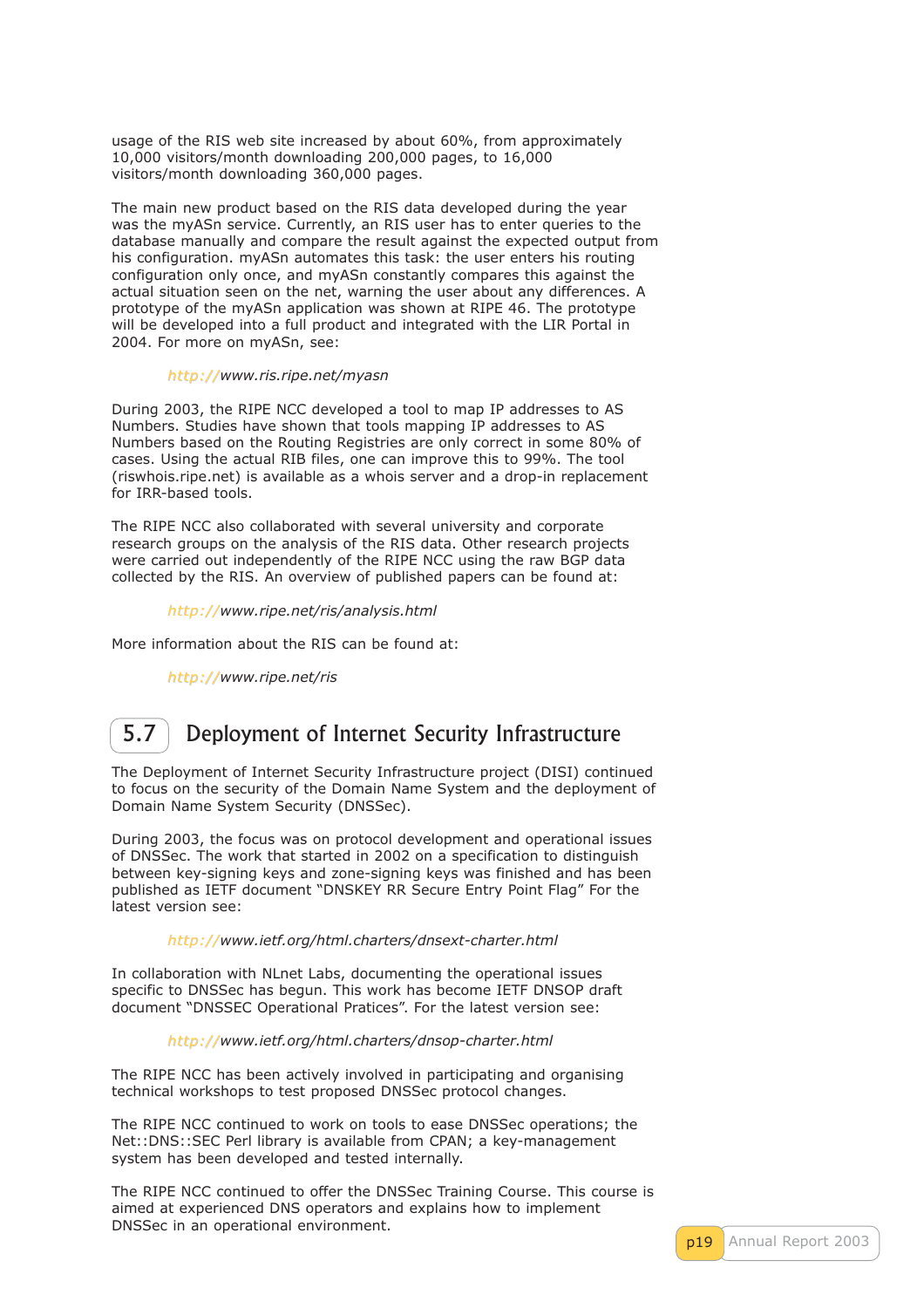<span id="page-20-0"></span>More information and documentation produced as part of the DISI effort can be found at:

*http:// http://www.ripe.net/disi/* 

### 5.8 **DNS Monitoring**

The DNS Monitoring project was triggered by various publications claiming that all root name servers had become unreachable during one of the worm incidents in early 2003. Detailed reading showed that these studies suffered from two major flaws:

- **•** Measurements originated from one site only
- **•** ICMP instead of DNS traffic was used

This means that rate-limiting filters or problems near the measurement location can give misleading impressions on the availability of the root name servers. To provide a meaningful and comprehensive view, an alternative monitoring tool was needed.

During 2003, the RIPE NCC developed a beta version of a DNS monitoring tool. DNS Monitoring uses TTM test-boxes to provide an objective and up-todate service overview of DNS root and participating Top-Level Domain (TLD) name servers. The measurements are presented at various levels of granularity showing the reachability of root servers and allowing users to distinguish between server-side and client-side problems. The DNS Monitoring site is available at:

*http:// http://dnsmon.ripe.net*



The RIPE NCC acts as a Tier 0 registry for the e164.arpa domain on behalf of the Internet Architecture Board (IAB).

ENUM is the Internet Engineering Task Force (IETF) standard as described in RFC 2916 to map telephone numbers according to the International Telecommunication Union (ITU) standard E.164 into the DNS. The purpose is to foster the convergence between the Internet and the telephony world by enabling each system to address the other.

The RFC 2916 document and the E.164 standard can be found at:

*ftp://ftp.rfc-editor.org/in-notes/rfc2916.txt*

*http:// http://www.itu.int/rec/recommendation.asp?type=folders&lang=e&parent=T-REC-E.164* 

The RIPE NCC's duties, according to the IAB instruction, are to provide DNS name s[e](ftp://ftp.rfc-editor.org/in-notes/rfc2916.txt)[rvice](ftp://) [for the e164.arpa domain. The instruc](ftp://ftp.rfc-editor.org/in-notes/rfc2916.txt)tions can be found at:

*http:// <http://>[www.ripe.net/enum/instructions.html](http://www.itu.int/rec/recommendation.asp?type=folders&lang=e&parent=T-REC-E.164)* 

The RIPE NCC also delegates E.164 country codes to requesting entities (i.e. the Tier 1 registries) after approval by ITU Telecommunication Standardization Sector - Telecommunication Standardization Bureau (ITU-T TSB). T[h](http://www.ripe.net/enum/instructions.html)[e e16](http://)[4.arpa domain is the root of the ENUM](http://www.ripe.net/enum/instructions.html) namespace in the global DNS. ITU-T TSB handles delegation requests following the ITU-T – Study Group 2 (ITU-T SG2) Interim Procedures. More information can be found at:

*http:// http://www.itu.int/ITU-T/inr/enum/procedures.html*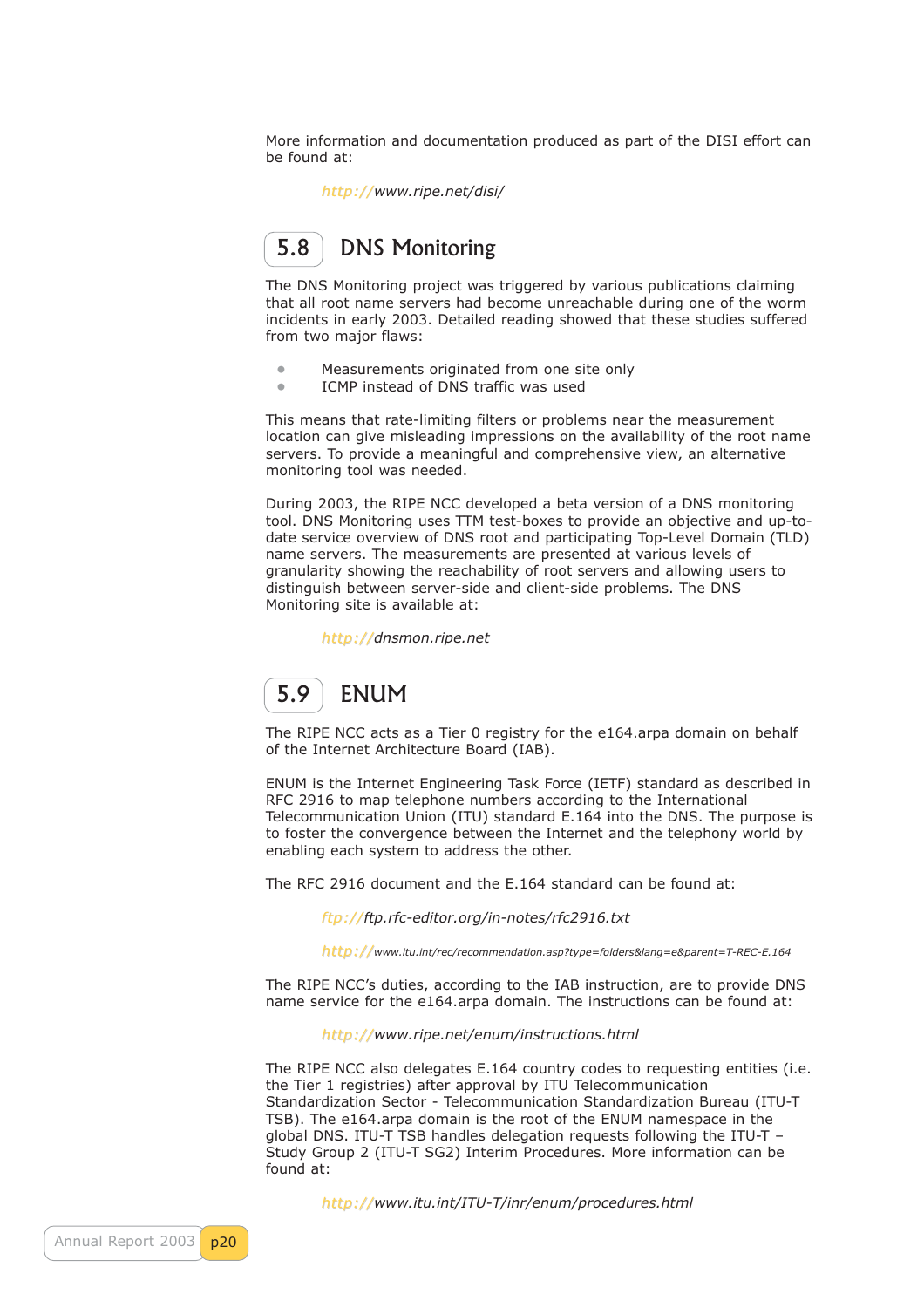<span id="page-21-0"></span>In 2003, the RIPE NCC processed 13 requests for delegation of 11 E.164 country codes. There are now 23 delegations under the e164.arpa domain: 21 country codes and two non-geographical codes.

More details can be found at:

*http:// http://www.ripe.net/enum/* 



RIPE (Réseaux IP Européens) is a collaborative forum open to all parties interested in wide area IP networks. The objective of RIPE is to ensure the administrative and technical co-ordination necessary to enable the operation of the Internet. There are no membership requirements for participation in RIPE; activities are performed on a voluntary basis and decisions are formed by consensus.

The work of the RIPE community is carried out within a variety of working groups. Each of these RIPE Working Groups has one or more mailing lists where relevant topics are discussed. The RIPE community is the most important source of public input for the RIPE NCC and also plays a significant role in the development of the annual RIPE NCC Activity Plan.

Policies regarding IP administration are created within RIPE, in particular the Address Policy Working Group. The RIPE NCC itself does not set policies but ensures the consistent application of policies within its service region.

More information about RIPE Working Groups is available at:

*http:// http://www.ripe.net/ripe/wg/* 

#### **RIPE Meeting Support**

Althoug[h two d](http://)[istinct entities, RIPE an](http://www.ripe.net/ripe/wg/)d the RIPE NCC are interdependent in their operations.

The RIPE NCC is committed to supporting the bottom-up, industry selfregulatory structure developed by the RIPE community. As an integral part of this structure the RIPE NCC provides administrative support for RIPE and facilitates the organisation of RIPE Meetings.

#### **RIPE Meetings**

RIPE Meetings currently take place three times a year. The RIPE Working Groups gather to openly discuss the current challenges and to develop solutions at each of these meetings. The main purpose of these open meetings is to discuss technical and policy issues affecting Internet administration and operations specific to IP networking. Network operators also meet at RIPE Meetings to discuss technical co-ordination matters.

| <b>RIPE Meetings During 2003</b>                                        |               |                                        |  |  |  |
|-------------------------------------------------------------------------|---------------|----------------------------------------|--|--|--|
| <b>RIPF 44</b>                                                          | 27-31 January | Krasnapolsky Hotel,<br>Amsterdam, NL   |  |  |  |
| <b>RIPE 45</b>                                                          | 12-16 May     | Hotel Fira Palace,<br>Barcelona, Spain |  |  |  |
| Krasnapolsky Hotel,<br>1-5 September<br><b>RIPE 46</b><br>Amsterdam, NL |               |                                        |  |  |  |





Rob Blokzijl RIPE Chair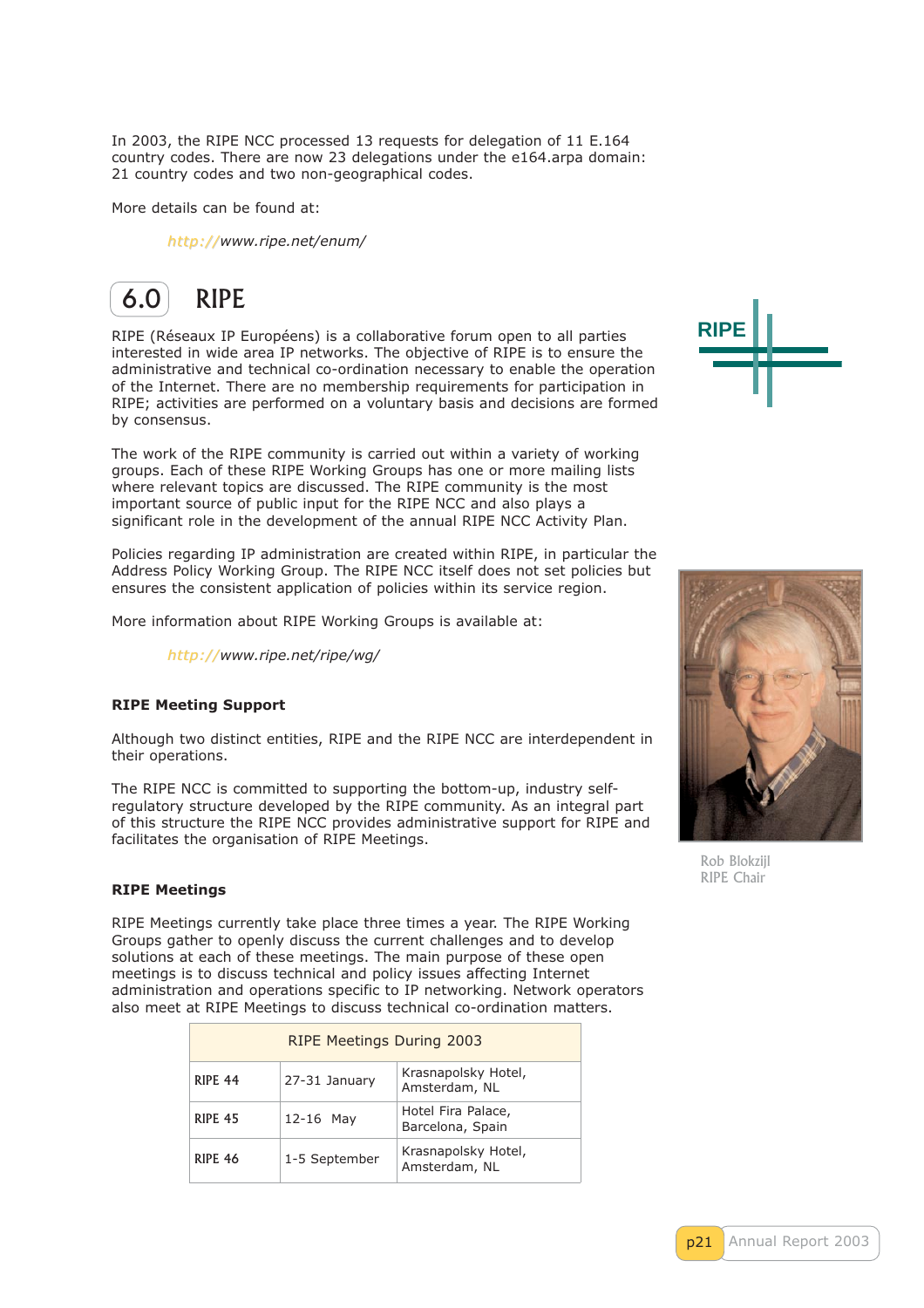2003 RIPE Meeting Attendance per Organisational Category



To increase the awareness and involvement of the RIPE NCC membership and the RIPE community in RIPE Meetings, there has been an increase in the support provided for those that cannot attend. This included enhancements to the webcasting of selected sessions that allow RIPE NCC members and the Internet community not at the meeting to follow important discussions.

As decided by the RIPE community, the LIR Working Group was split into two working groups. Issues involved with address policy-making in the RIPE region are now discussed in the Address Policy Working Group. Discussions about RIPE NCC activities and services take place in the RIPE NCC Services Working Group.

More information about RIPE Meetings can be found at:

*http:// http://www.ripe.net/ripe/meetings/* 

### 7.0[RI](http://)[PE NCC in the Inte](http://www.ripe.net/ripe/meetings/)rnet Industry

In 2003, the RIPE NCC continued to support and represent the interests of its membership and the RIPE community to Internet industry groups and government. The main goal of these outreach activities remains the promotion of the open, bottom-up, industry self-regulatory structure common to all RIR communities in managing Internet address resources.

The RIPE NCC represents the interest of its members and the RIPE community by actively participating in various forums and meetings. In 2003, the RIPE NCC responded to topical issues brought forward by the industry that included the migration to IPv6, the introduction of ENUM services, and the World Summit on Information Society (WSIS).

An essential part of these activities remained outreach to government representatives and members of the European Parliament. Governments have an important role in public policy formation of Internet infrastructure and it is vital that all RIR communities ensure that government representatives are provided with up-to-date, credible information. Policy makers – both in the public and private sectors – need a sound understanding of how the Internet has developed and what has made this development so successful. Clear understanding of the unique way in which the Internet's technologies and resources are developed and co-ordinated will ensure the future stability, growth and global reach of the Internet.

In 2003, the RIPE NCC has been active in meetings of the European Internet Foundation, EC Forums and WSIS. The purpose here is to represent the interests of RIPE NCC members and the RIR community as a whole and to allow members of the European Parliment and other European Commission representatives to fully understand the bottom-up, industry self-regulatory structure and long-standing processes that have secured the Internet infrastructure over the years.

In addition, the RIPE NCC has been proactively addressing articles in the press that have made speculative predictions about Internet address space. The importance here is to emphasise that the RIRs have authoritative, publicly available statistics that give a much more accurate picture of the current state of Internet resources. Responding to poorly informed rumours and allaying fear, uncertainty and doubt has been an important aspect of the RIPE NCC's external activities in 2003. In addition, the RIPE NCC has continued to keep its members up-to-date with the most recent developments through the Member Update, published four weeks before each RIPE Meeting.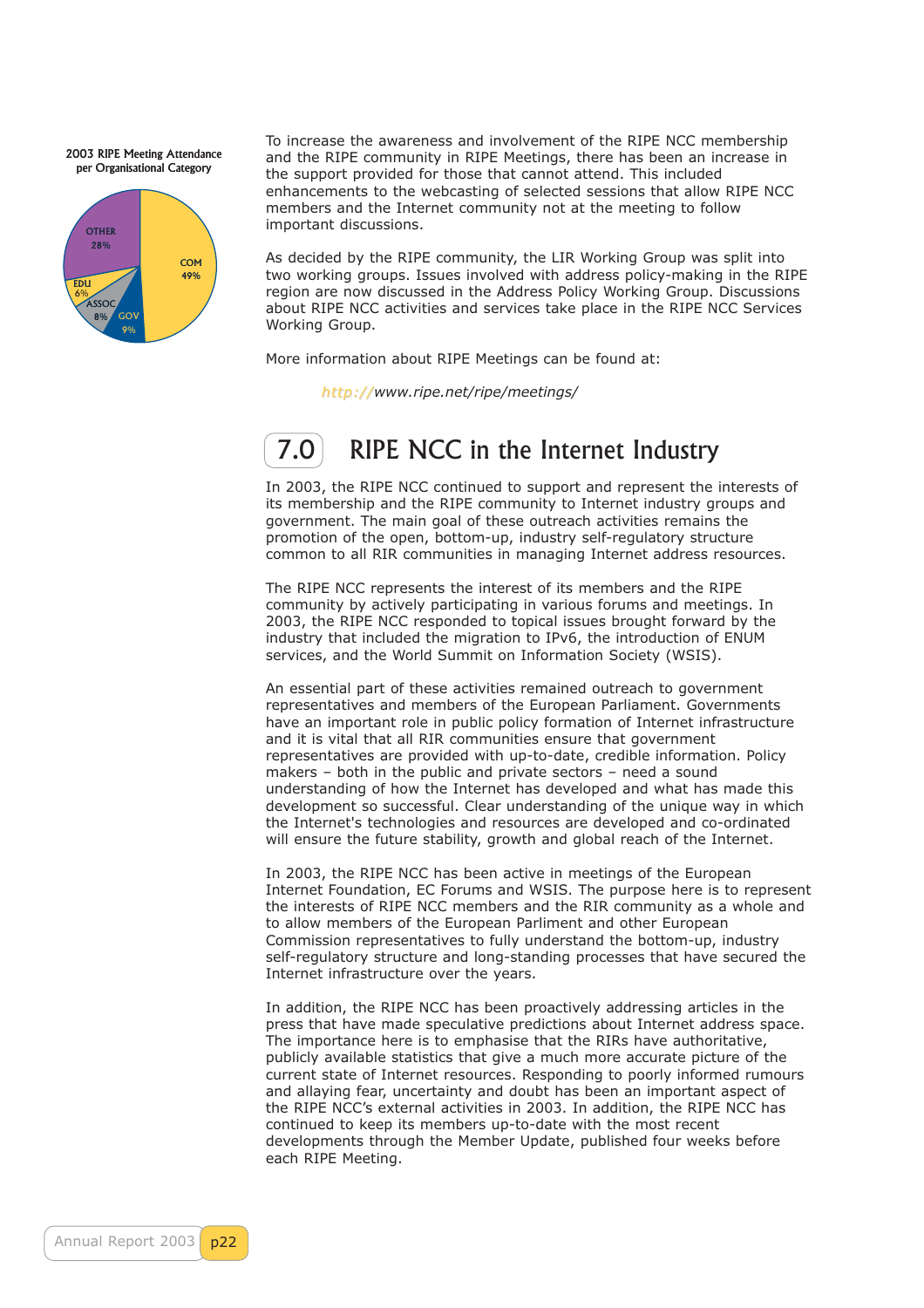More information about the Member Update is available at:

#### *http:// http://www.ripe.net/newsletter/*

As a result of the Membership Survey in 2002 and other feedback from the membership, it became apparent that the RIPE NCC was expected to provide a more local presence and offer more targeted support in various pockets [of the](http://) [RIPE NCC service region.](http://www.ripe.net/newsletter/) 

Regional meetings are a chance to establish direct contact and enhance the support the RIPE NCC provides its members at a local level. These meetings provide a forum for discussing IP networking issues relevant to a specific region.

The RIPE NCC continued to offer support for the emerging RIR, AfriNIC. During 2003, RIPE NCC representatives attended the AfriNIC start-up discussions in Johannesburg, South Africa. Two AfriNIC staff members spent six months at the RIPE NCC offices in Amsterdam to learn about the activities of the various departments and to gain experience in an established RIR.

The RIPE NCC, in conjunction with the other RIRs, has continued discussions with ICANN on the ICANN evolution process and interaction between ICANN and the RIRs.

The Number Resource Organization (NRO) was created in October 2003 by the signing of a Memorandum of Understanding (MoU) between the four RIRs. The NRO will help to foster the common approach needed for many aspects of RIR work including the creation of global addressing policies, the administration of upper level reverse DNS domains and negotiations with external entities. The NRO serves to further facilitate RIR co-ordination, to provide third parties with a convenient single point of contact for the RIR system and to act as a body capable of safeguarding the unallocated number resource pool.

ASO Address Council (AC) elections were held at the RIPE 46 Meeting in Amsterdam, the Netherlands. The three AC members from the RIPE NCC service region in 2003 were:

- **•** Sabine Jaume-Rajaonia (RENATER, France)
- **•** Hans Petter Holen (Tiscali AS, Norway)
- **•** Wilfried Woeber (Vienna University, Austria)

The RIPE NCC continued to develop close working relations with traditional partners in the industry and secure new relations with organisations driving new technologies. A main goal of these efforts has been to promote the industry self-regulatory structures that have been developed over many years by the RIPE community and the RIPE NCC membership.

This approach has also proven essential in embracing non-traditional players and facilitating industry convergence. The long-standing processes that exist in the RIPE region proved to be flexible and open enough to incorporate new developments in 2003 and to secure continued support of the decentralised, open, bottom-up industry self-regulatory structure common to all RIR communities in managing Internet address resources.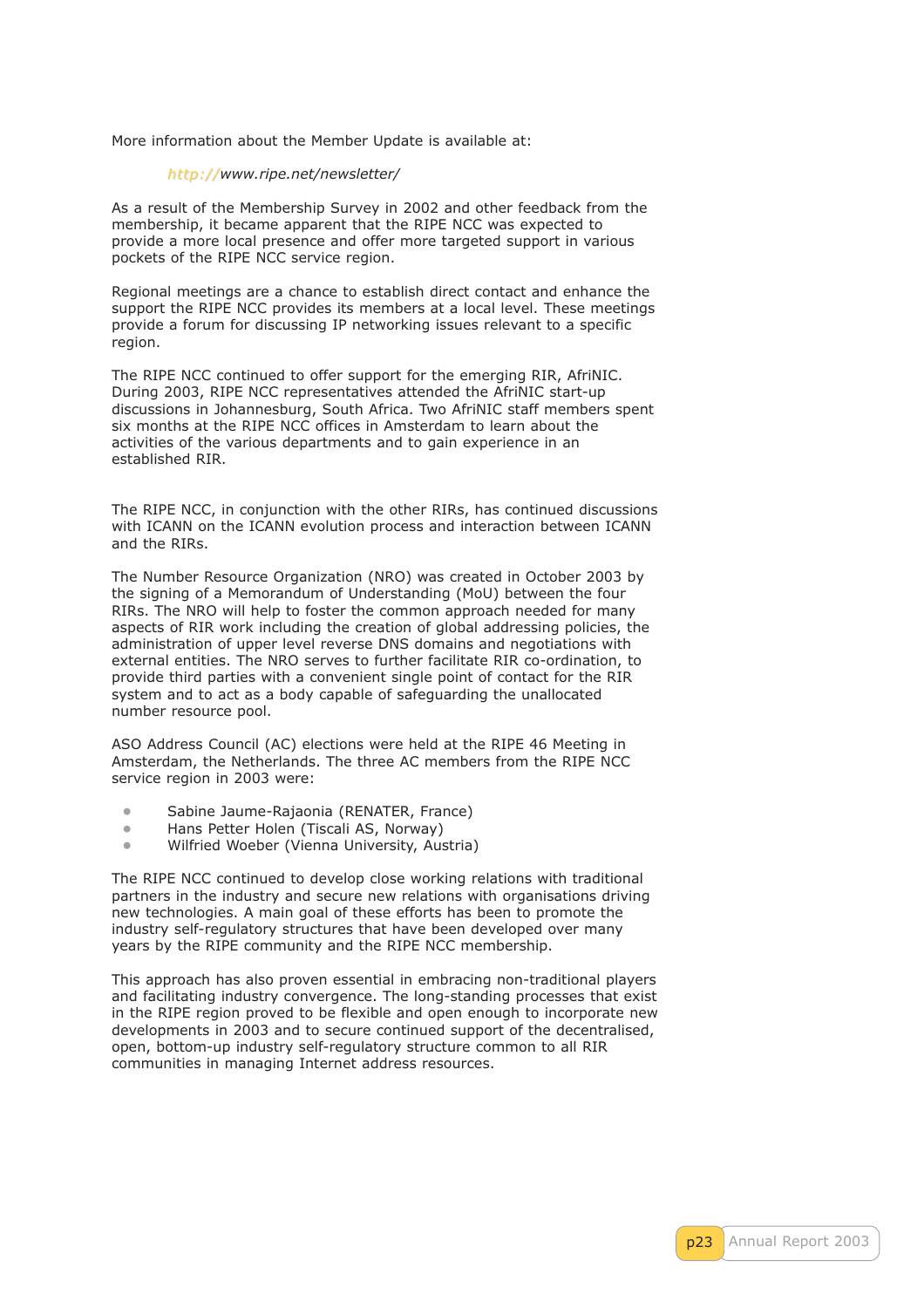## 8.0 Financial Report 2003

#### Statement of Income and Expenditure 2003

| in kEUR                                            | Actual<br>2003 | <b>Budget</b><br>2003 | Actual<br>2002 | Difference<br>FY03 vs. Bud<br>FY03 |        | Difference<br>FY03 vs. FY02 |        |
|----------------------------------------------------|----------------|-----------------------|----------------|------------------------------------|--------|-----------------------------|--------|
| <b>Income</b>                                      |                |                       |                |                                    |        |                             |        |
| Fee                                                | 12,542         | 10,138                | 7,693          | 2,404                              | 24%    | 4,849                       | 63%    |
| <b>RIPE Meeting</b>                                | 290            | 306                   | 221            | $-16$                              | $-5%$  | 69                          | 31%    |
| Other income                                       | 241            | 300                   | 159            | $-59$                              | $-20%$ | 82                          | 52%    |
| <b>Total Income</b>                                | 13,073         | 10,744                | 8,073          | 2,329                              |        | 5,000                       |        |
| <b>Expenditures</b>                                |                |                       |                |                                    |        |                             |        |
| Personnel                                          | 5,660          | 5,911                 | 5,530          | $-251$                             | $-4%$  | 130                         | 2%     |
| Operational expenses                               | 2,156          | 2,199                 | 2,382          | $-43$                              | $-2%$  | $-226$                      | $-9%$  |
| RIPE Meetings and LIR courses                      | 737            | 595                   | 775            | 142                                | 24%    | $-38$                       | $-5%$  |
| Depreciation                                       | 904            | 1,009                 | 1,057          | $-105$                             | $-10%$ | $-153$                      | $-14%$ |
| <b>Subtotal expenses</b>                           | 9,457          | 9,714                 | 9,744          | $-257$                             | $-3%$  | $-287$                      | $-3%$  |
| Surplus before misc.<br>costs & financial expenses | 3,616          | 1,030                 | $-1,671$       | 2,586                              |        | 5,287                       |        |
| Miscellaneous costs                                | 738            | 260                   | 886            | 478                                | 184%   | $-148$                      | $-17%$ |
| Financial expenses                                 | $-199$         | $-163$                | $-188$         | $-36$                              | 22%    | $-11$                       | 6%     |
| <b>Total expenses</b>                              | 9,996          | 9,811                 | 10,442         | 185                                | 2%     | $-446$                      | $-4%$  |
| <b>Surplus / Deficit</b>                           | 3,077          | 933                   | $-2,369$       | 2,144                              |        | 5,446                       |        |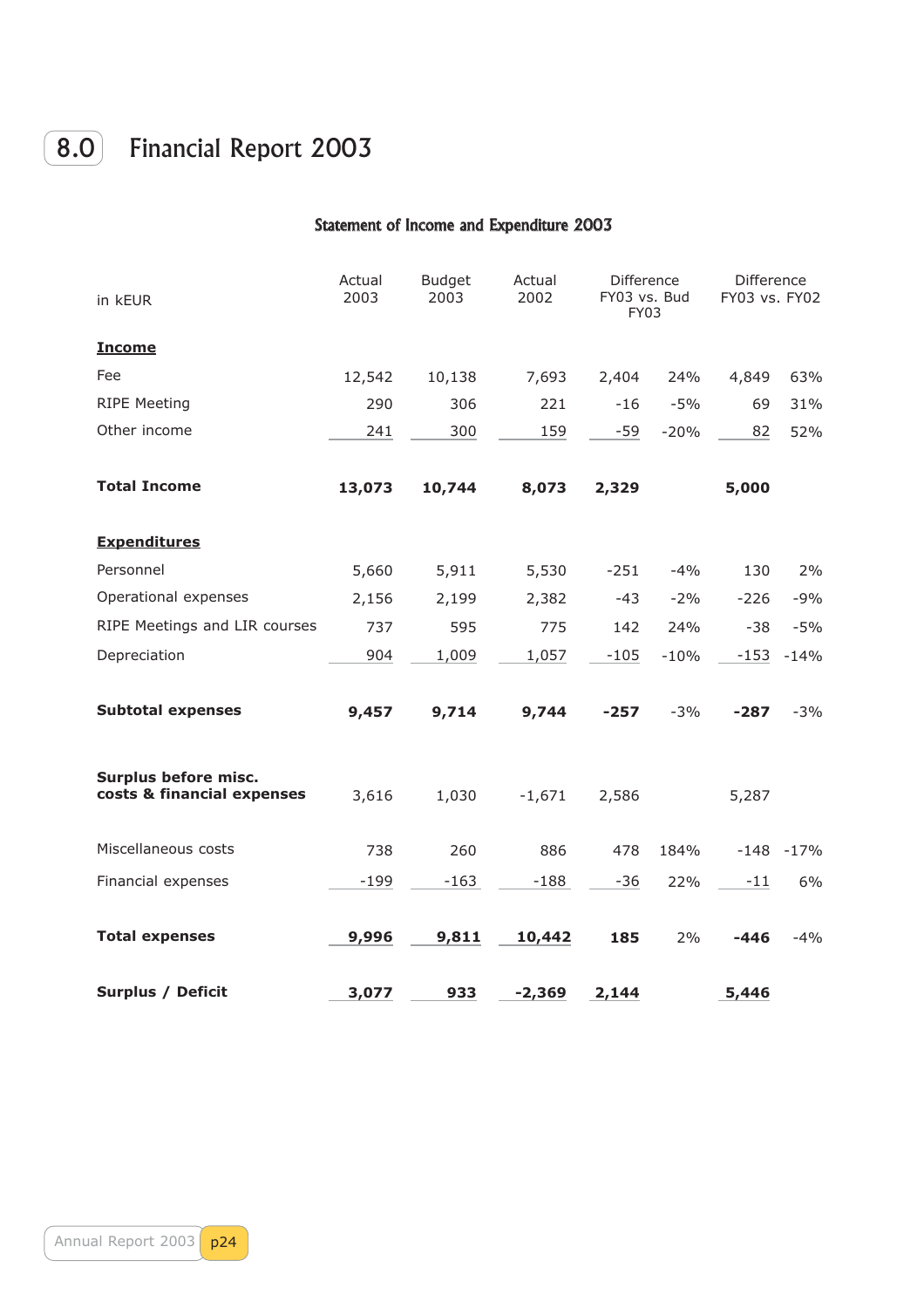#### Balance Sheet as at 31 December 2003

| in kEUR                          |              |        | 31 DECEMBER 2003 31 DECEMBER 2002 |        |
|----------------------------------|--------------|--------|-----------------------------------|--------|
| <b>ASSETS</b>                    |              |        |                                   |        |
| <b>Fixed assets</b>              |              |        |                                   |        |
| Computers                        | 346          |        | 602                               |        |
| Infrastructure                   | 275          |        | 537                               |        |
| Office equipment                 | 139          |        | 186                               |        |
| <b>Total fixed assets</b>        |              | 760    |                                   | 1,325  |
| Current assets                   |              |        |                                   |        |
| Accounts receivable              | 2,885        |        | 5,208                             |        |
| <b>VAT</b>                       | 17           |        | $-18$                             |        |
| Miscellaneous receivables        | 624          |        | 654                               |        |
| <b>Total current assets</b>      |              | 3,526  |                                   | 5,844  |
| Cash on hand                     |              | 12,432 |                                   | 7,585  |
| <b>Total ASSETS</b>              |              | 16,718 |                                   | 14,754 |
| <b>LIABILITIES</b>               |              |        |                                   |        |
| Capital                          |              |        |                                   |        |
| Reserves                         | 477          |        | 477                               |        |
| Clearing House                   | 3,733        |        | 6,102                             |        |
| Surplus                          | 3,077        |        | $-2,369$                          |        |
| <b>Total capital</b>             |              | 7,287  |                                   | 4,210  |
| <b>Current liabilities</b>       |              |        |                                   |        |
| Creditors                        | 418          |        | 36                                |        |
| Wage taxes & social securities   | $-21$        |        | 89                                |        |
| Unearned revenues                | 8,287        |        | 9,197                             |        |
| Personnel fund                   | $\mathbf{1}$ |        | 483                               |        |
| Miscellaneous payables           | 746          |        | 739                               |        |
| <b>Total current liabilities</b> |              | 9,431  |                                   | 10,544 |
| <b>Total LIABILITIES</b>         |              | 16,718 |                                   | 14,754 |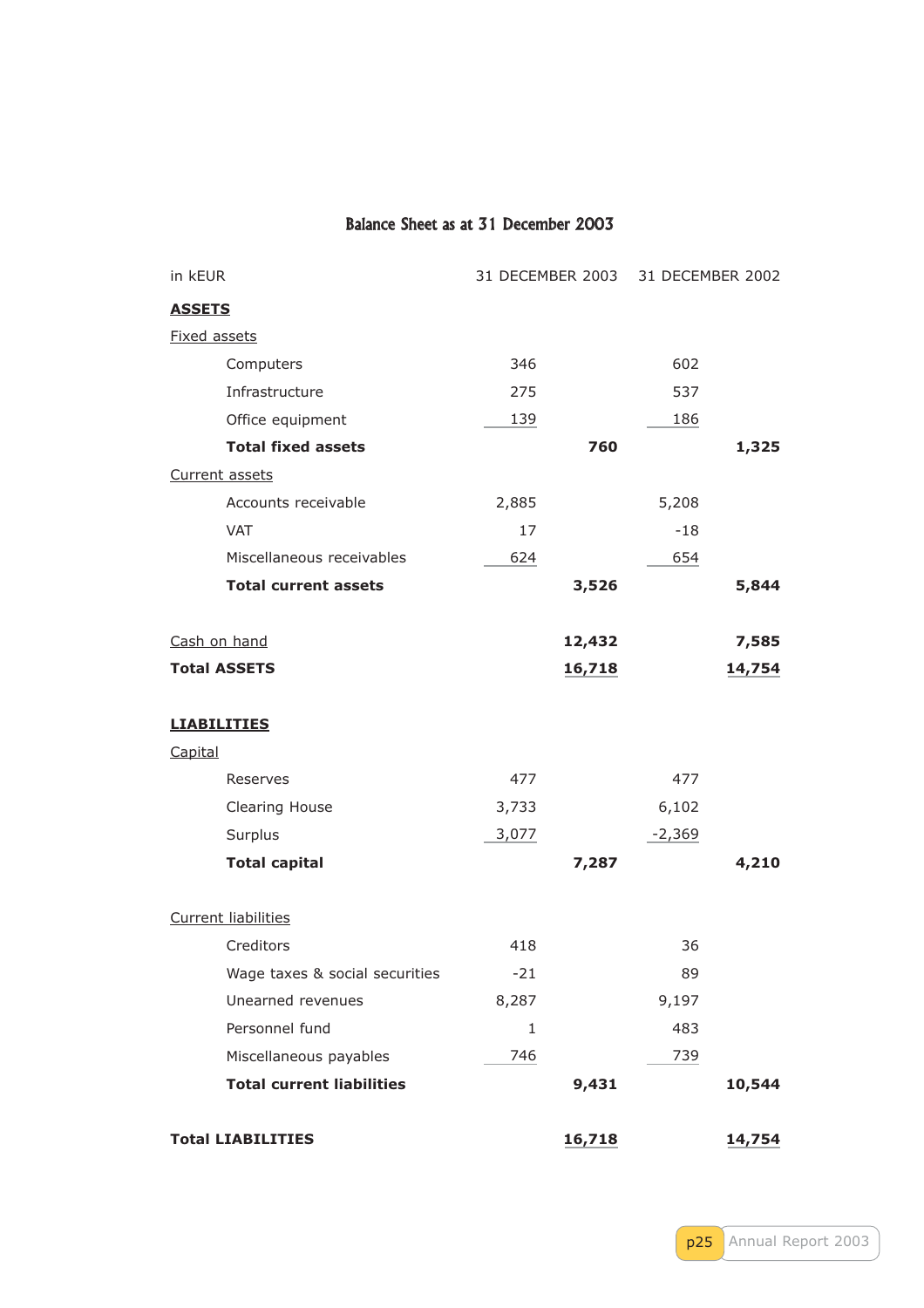Notes to the RIPE NCC Statement of Income and Expenditure 2003

#### **General**

All amounts are expressed in kEUR. Foreign currencies are converted at the daily exchange rate at the date of transaction or valuation.

Historic costs have been used throughout unless otherwise stated.

The year 2003 resulted in a surplus of 3,077 kEUR. This surplus was a result of the increase in income in 2003 and the control of expenses. This surplus has completely replenished the deficit of 2002. Moreover it adds to the RIPE NCC reserves and pushes the reserves to the highest level in the history of the RIPE NCC. These reserves guarantee the financial stability and the continuity of RIPE NCC operations.

#### **Revenues**

Revenues rose by more than 60% due to increased fees and a higher than expected new membership growth. Both of these factors had a similar effect on the revenues of about 2,400 kEUR each. The total number of members increased to a level of 3,488 (as compared to 3,269 in 2002). The total new members applying for membership was 548 in 2003. Due to non-paying members, closed members and "never" starters the net growth for 2003 was 219 members which represents a 6% net increase from 2002. In 2003, 220 kEUR of the sign-up fee has been accounted for in the revenue while in previous years the sign-up fee was accounted in the revenue for the future year. A growth in RIPE Meeting attendees led to an increased income for RIPE Meetings. Other income contains TTM membership fees and delayed payments for previous years of written off accounts.

#### **Expenditures**

Total expenditure in 2003 was 3% less than total expenditure in 2002. The main reason for the decrease in expenditure was a decrease in purchases, and the resulting decrease in operating expenses and depreciation costs of fixed assets. Personnel expenses were below budget and just 2% above 2002. This is due to a reduction in staff during the year 2003. In January 2003 the RIPE NCC held around 100 FTEs while, by the end of the year, this number decreased to 93 FTEs. The total number of FTEs in 2003 was 97.4 FTEs versus 99.0 FTEs in 2002. In 2003 expenses for LIR courses were 228 kEUR and expenses for RIPE Meetings were 509 kEUR.

Miscellaneous expenses consist of bad debts and Personnel Fund expenses. Bad debts were up from 2002 as we had approximately 250 non-paying members with higher average fees. No deposit to the Personnel Fund had to be made as the staff level for the Personnel Fund expenses was on the same level as 2002. Financial expenses were down as a result of lower bank charges, due to the fact that, within the EU, the internal transfer fees have decreased since mid-2003. The interest income remained on the same level as the interest rate declined slightly but the funds set out were higher than 2002.

Notes to the RIPE NCC Balance Sheet as per 31 December 2003

#### **General information**

All amounts are expressed in kEUR. Foreign currencies are converted at the daily exchange rate at the date of transaction or valuation. Historic costs have been used throughout unless otherwise stated.

| <b>Fixed Assets</b>          |     |     | Computer Infrastructure Office Furniture |
|------------------------------|-----|-----|------------------------------------------|
| Book value 1/1/2003          | 602 | 537 | 186                                      |
| Purchase costs               | 283 | 48  | 7 <sup>1</sup>                           |
| Depreciation                 | 539 | 310 | 54 l                                     |
| <b>Book value 31/12/2003</b> | 346 | 275 | 139                                      |

**Assets** are valued at historical costs and are depreciated on a straightline basis, starting in the month after acquisition. Computers, including activated software, are written off in two years. Infrastructure is written off in three years and office furniture and equipment in five years. All items under EUR 1,000 are expensed.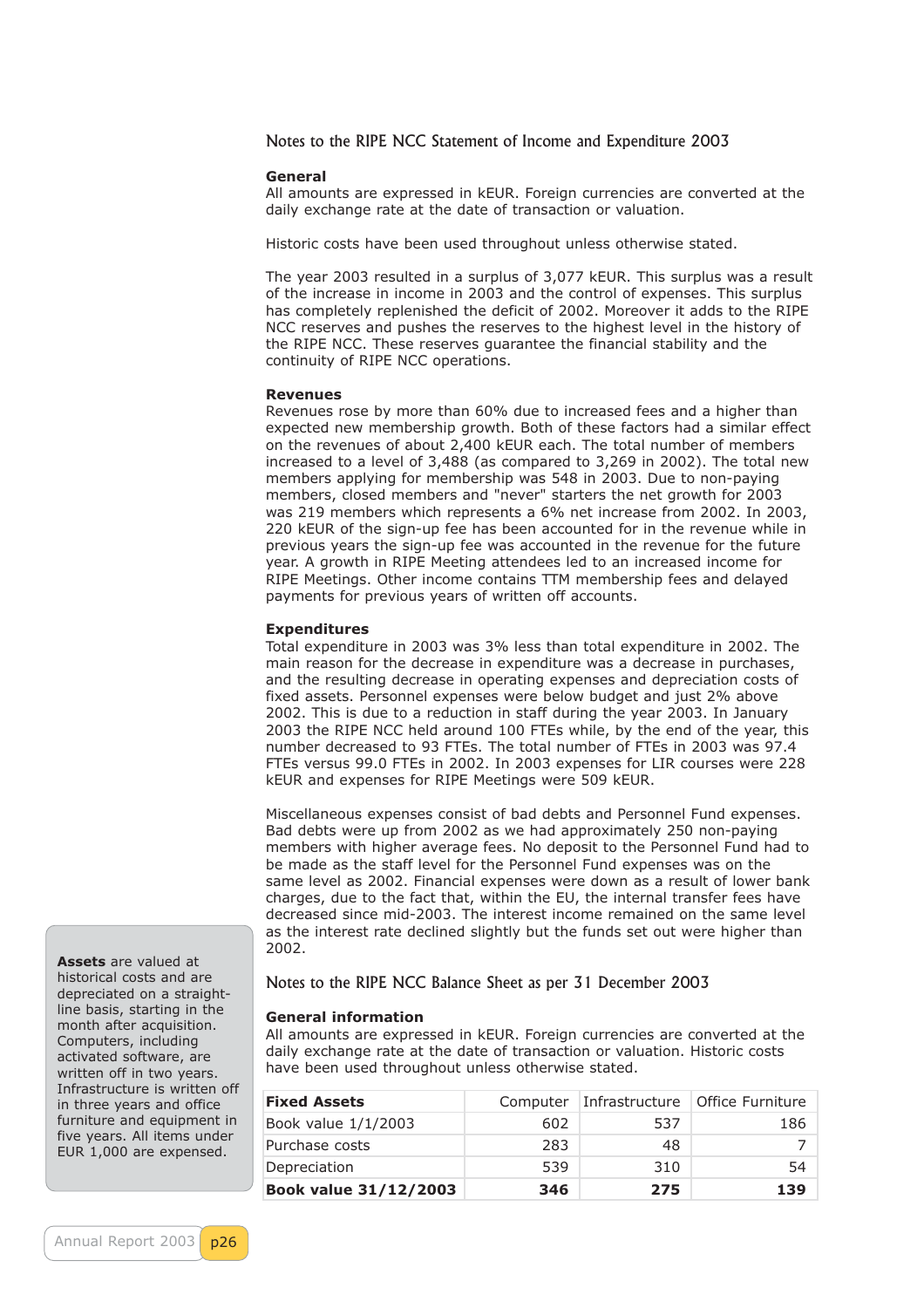#### **Current Assets**

Accounts receivable decreased in comparison with 31 December 2002 due to the fact that the payment behaviour of the LIR membership has improved. Therefore on 31 December 2003 approximately 70% of payments had already been collected versus approximately 60% on 31 December 2002. Another declining factor was the decrease in membership fees for 2004. In 2003 suspense accounts are stated under accounts receivable while in 2002 suspense accounts were stated under miscellaneous payable. As a result, the balance total for 2002 has been decreased by 35 kEUR. Suspense accounts are payments received from debtors of which the origin of the payment is not yet clear. In 2003 miscellaneous debtors are stated under accounts receivable therefore the miscellaneous receivables and accounts receivable figures for 2002 have been amended by 69 kEUR.

| <b>Miscellaneous Receivables</b> | 31/12/2003 | 31/12/2002 |
|----------------------------------|------------|------------|
| Prepaid                          | 488        | 484        |
| Miscellaneous receivables        | 136        | 170        |
| Total miscellaneous receivables  | 624        | 654        |

#### **Capital**

Until 1998, surpluses were accumulated in the RIPE NCC reserves. In 1998, the RIPE NCC agreed with the Dutch tax authorities on a tax ruling that allows surpluses to be put into a Clearing House. All yearly surpluses since 1998 have been allocated to the Clearing House. Currently the RIPE NCC is in discussion with the Dutch tax authorities to review the current procedure to administer the loss incurred in 2002 and to simplify the Clearing House administration in general.

#### **Current Liabilities**

#### **Unearned Revenues**

The unearned revenues consist of invoices sent in the financial reporting year but pertaining to the following accounting year. The decrease in LIR membership fees for the year 2004 has resulted in a moderate decrease of the unearned revenue balance.

| <b>Wage Taxes and Social Securities</b> | 31/12/2003 | 31/12/2002 |
|-----------------------------------------|------------|------------|
| Wage taxes                              | 24         | 59         |
| Social securities                       | $-45$      | 30 I       |
| Total wage taxes and social securities  | $-21$      | 89         |

Due to the decrease in the number of staff in 2003 the RIPE NCC has a claim outstanding with the Dutch social security office.

| <b>Miscellaneous Payable</b> | 31/12/2003 | 31/12/2002 |
|------------------------------|------------|------------|
| Accrued expenses             | 564        | 573        |
| Accrued holiday payment      | 156        | 170        |
| Other payables               | 26         | -4         |
| Total miscellaneous payable  | 746        | 739        |

As a result of the positive development of the exchange rate between the Euro and the US Dollar, the total accrued for ICANN decreased on 31 December 2003 versus 2002. The accrued holiday allowance decreased as a result of the decrease in the number of staff.

#### **Items Not Shown in Balance Sheet**

The RIPE NCC rents office space in two buildings and has four separate rental agreements for these. Four bank guarantees have been issued for an amount of 135 kEUR to cover the rent of the office space in Amsterdam.

**Prepayments** include rent, equipment, pension, health and deposits for RIPE Meeting venues. Other receivables consist of interest receivable, fees to be received, payments in transit and long-term receivables.

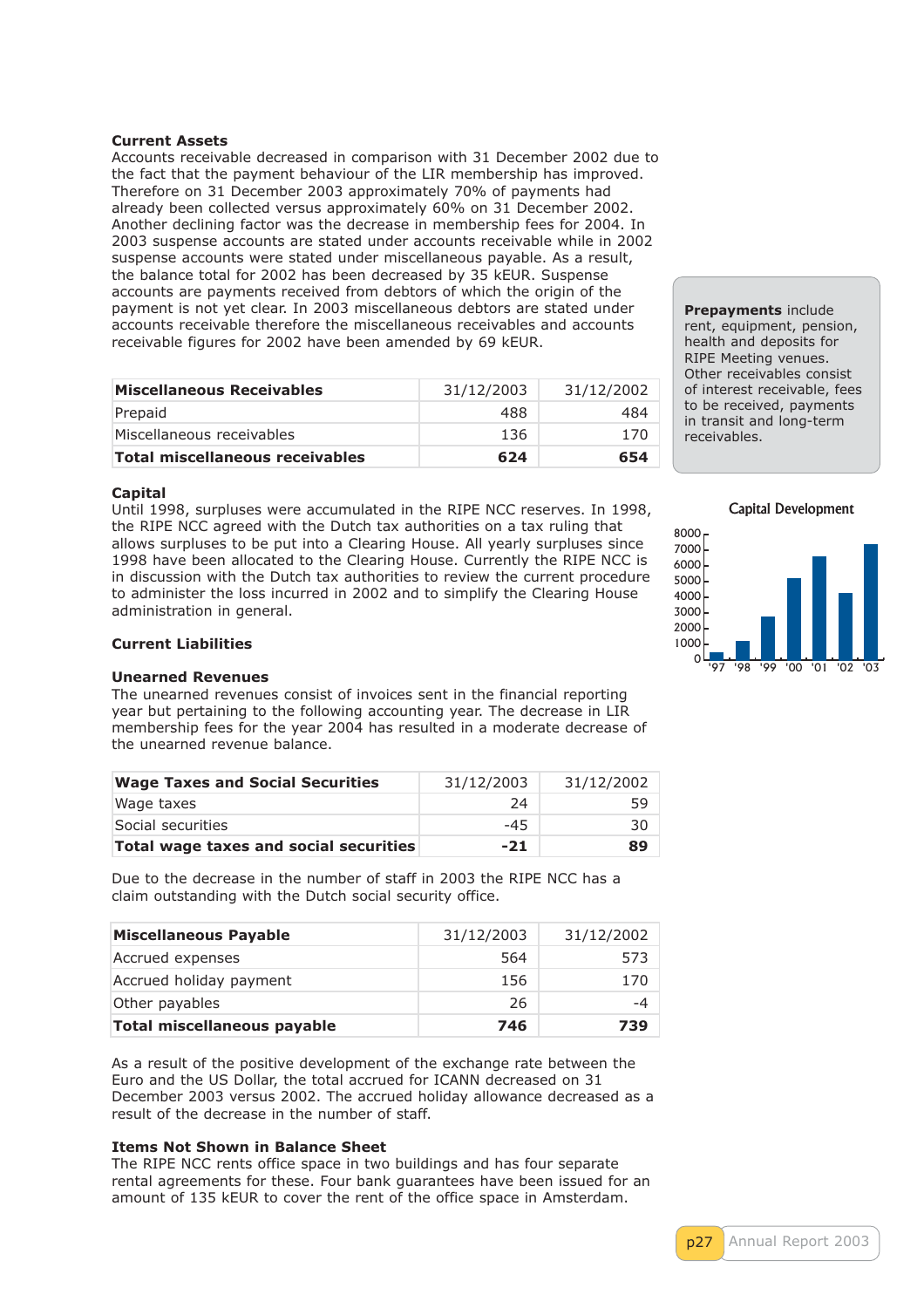### **HORLINGS, BROUWER & HORLINGS**

Accountants, Belastingadviseurs & Consultants



#### **Auditor's Report**

To the General Meeting and Executive Board of the RIPE NCC Association Singel 258 1016 AB Amsterdam

Introduction

We have audited the financial statements of Réseaux IP Européens Network Coordination Centre (RIPE NCC), Amsterdam, for the year 2003. These financial statements are the responsibility of the management of the association. Our responsibility is to express an opinion on these financial statements based on our audit.

#### Scope

We conducted our audit in accordance with auditing standards generally accepted in the Netherlands. Those standards require that we plan and perform the audit to obtain reasonable assurance about whether the financial statements are free of material misstatement. An audit includes examining, on a test basis, evidence supporting the amounts and disclosures in the financial statements. An audit also includes assessing the accounting principles used and significant estimates made by management, as well as evaluating the overall presentation of the financial statements. We believe that our audit provides a reasonable basis for our opinion.

#### Opinion

In our opinion, the financial statements give a true and fair view of the financial position of the association as at 31 December 2003 and of the result for the year then ended in accordance with accounting principles accepted in the Netherlands.

Amsterdam, 16 March 2004

M.H.P. van Winsen Registeraccountant